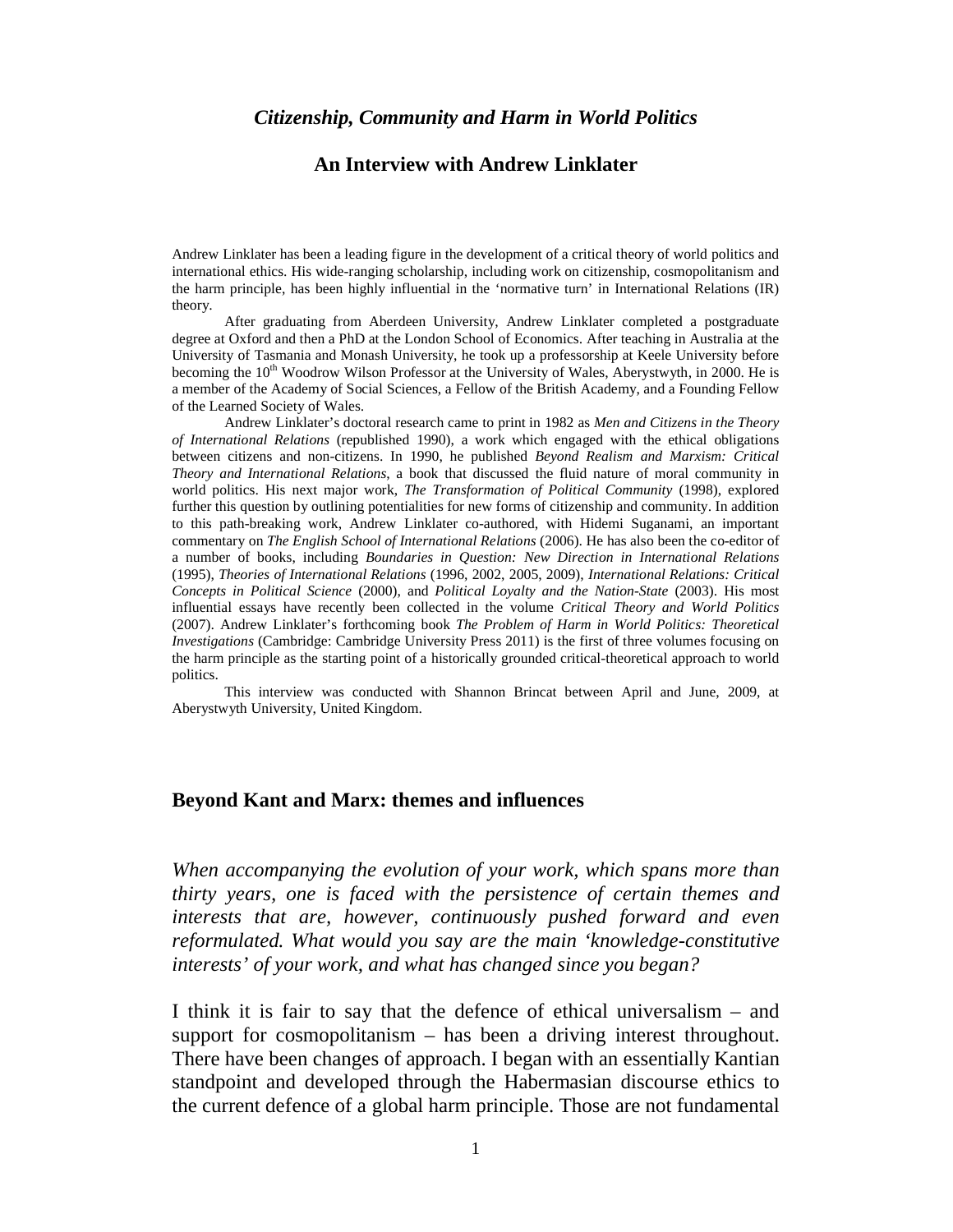changes, however, because my recent argument for a harm principle integrates the earlier standpoints. Admittedly, more work is needed to show how the different themes fit together.

The other main change is a shift in focus, from the tension between citizenship and humanity in seventeenth and eighteenth century theories of the state and international law, to the question of the expansion and contraction of the boundaries of moral and political community. In this context, my work on the English School approach to international society served as a bridge to more recent work on harm in world politics, which draws on process sociology (based on Norbert Elias's writings) to reach a higher point of synthesis in the study of international relations.<sup>1</sup> In a nutshell, then: there has been a shift from the problem of citizenship, to the problem of community and to the problem of harm. I explained this in the introduction to *Critical Theory and World Politics*.

## *How did these shifts relate to developments in world politics in the past thirty years?*

What is striking  $-$  and pleasing  $-$  from my perspective is the growing prominence of cosmopolitan ideas, both in political theory/international political theory and practice over the last few years. There has been an increase in the number of works that discuss cosmopolitanism in one form or another, and an increase in the number of people who are involved in, or broadly support, a cosmopolitan project of some kind. There has been an obvious increase in the number of people, both inside the academic world and beyond it, who recognise that rising levels of human interconnectedness require new 'post-national' institutions and ideas. Part of the challenge is to create a cosmopolitan vocabulary that addresses the challenges of global interconnectedness while respecting cultural and other differences between people. The proliferation of nongovernmental organisations that are concerned with humanitarian issues (such as torture, land mines, poverty, environmental issues and so forth) illustrates the small but important shift in thinking about the relationship between citizenship and humanity in the recent period.

<sup>&</sup>lt;sup>1</sup> Since Norbert Elias's writings are not well known in IR, the following comments may be helpful. In *The Civilizing Process: Sociogenetic and Psychogenetic Investigations*, Blackwell: Oxford 2000, Elias developed an approach to long-term processes of change in Western European societies that focused on the interplay between state-building and war, urbanisation and capitalist economic development, and changing attitudes to the body and violence. The approach was not limited to explaining developments within the societies concerned but analysed developments in their external relations as part of a study of the transformation of human society as a whole. For further discussion, see A. Linklater, 'Process Sociology and International Relations', *Sociological Review*, forthcoming, and A. Linklater and S. Mennell, 'Retrospective: Norbert Elias, The Civilizing Process: Sociogenetic and Psychogenetic Investigations', *History and Theory*, 2010, in press.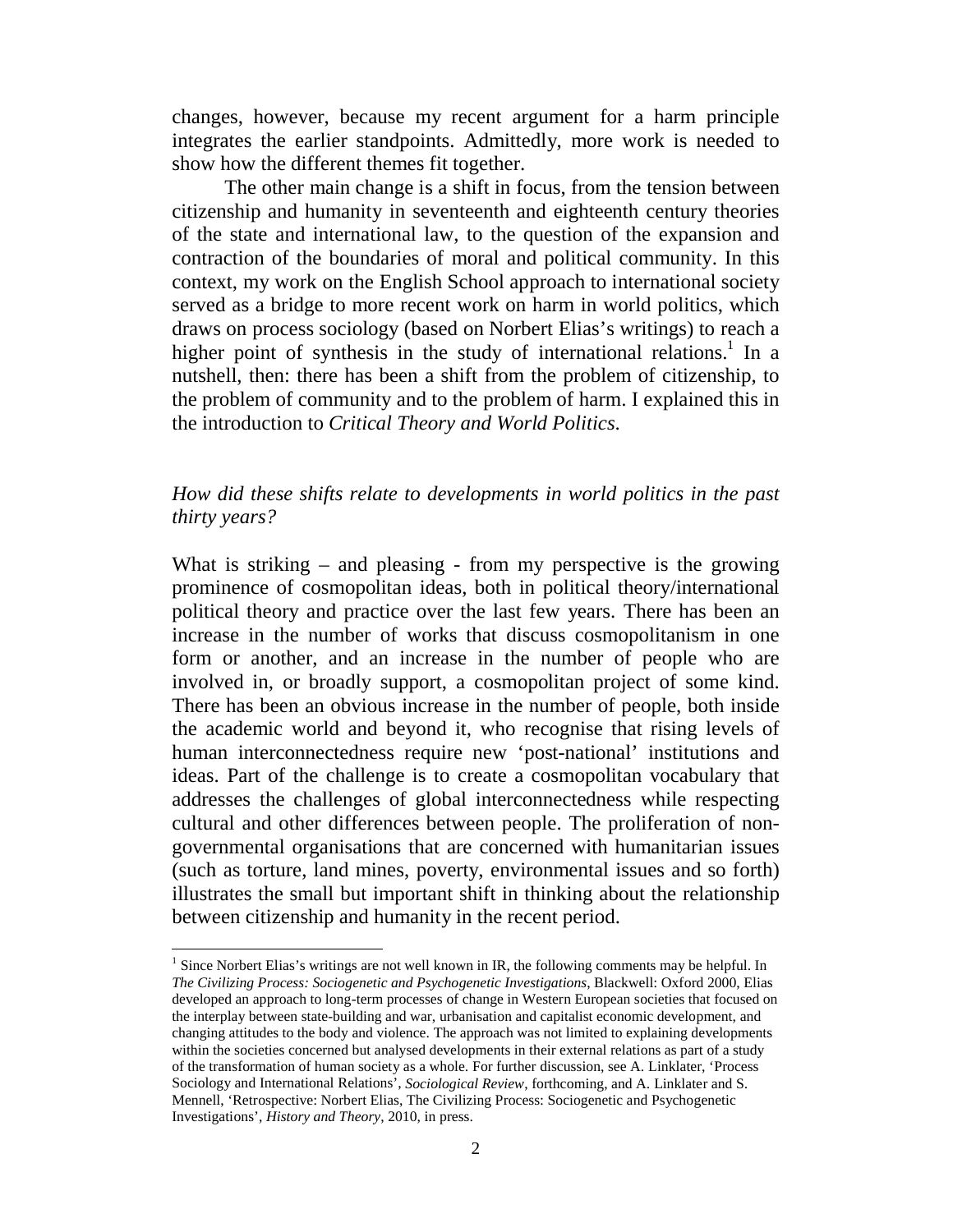More and more people in different parts of the world are aware of how everyday conduct affects human possibilities and arrangements elsewhere. Whether we are looking at the academic world, social movements or everyday conduct, there have been some important advances. In this regard, for all their faults, the development of International Criminal Law and the formation of the International Criminal Court are important developments. That is not to underestimate the importance of countervailing forces and ideologies, or to assume that progress in cosmopolitan theory and practice is guaranteed. It is only to suggest that cosmopolitan ideas are now far more mainstream – in academic circles and in the broader culture than they were thirty to forty years ago when my own career began.

*Your first book,* Men and Citizens in the Theory of International Relations, *introduced a new angle into the study of world politics.2 What influenced you to write this book? How did the question of 'men and citizens' become a problem for you?*

There are two answers to that question. First, quite by accident I came across, in the early 1970s, the Carnegie Foundation *Classics of International Law* series. Reading Pufendorf and Vattel's writings on international law, $3$  the theme that stood out was the relationship between the law of nature, which governed all human beings in the original state of nature, and public law – or the law of the state – pertaining to relations between citizens. Reading these texts led to an interest in the tension between the two moralities, and in what seemed to be a dilution of the laws of humanity once people were divided into separate states.

Second, when I was an undergraduate studying Politics and International Relations (an unusual combination at the time) at Aberdeen University in the late sixties and early seventies, I couldn't quite understand why Political Theory and International Relations were not more closely connected. In those years, it is important to remember, there was almost no literature on what we now call 'international political theory.' However, two works on course reading lists encouraged me to think that there was something wrong about that state of affairs, something peculiar and puzzling: these were Arnold Wolfers's *Discourse* 

<sup>2</sup> Andrew Linklater, *Men and Citizens in the Theory of International Relations*, London: Macmillan, 1982, republished with 'Postscript on Habermas and Foucault' in 1990.

<sup>3</sup> S. von Pufendorf, *The Two Books on the Duty of Man and Citizen According to Natural Law* (1682), (Trans. F.G. Moore) Classics of International Law, New York: Oxford University Press, 1927. E. de Vattel, *The Law of Nations or Principles of Natural Law Applied to the Conduct and to the Affairs of Nations and of Sovereigns* (1758), (Intro. A. de Lapradelle, Trans. C.G. Fenwick), Classics of International Law, Carnegie Institute, Washington, D.C, 1916.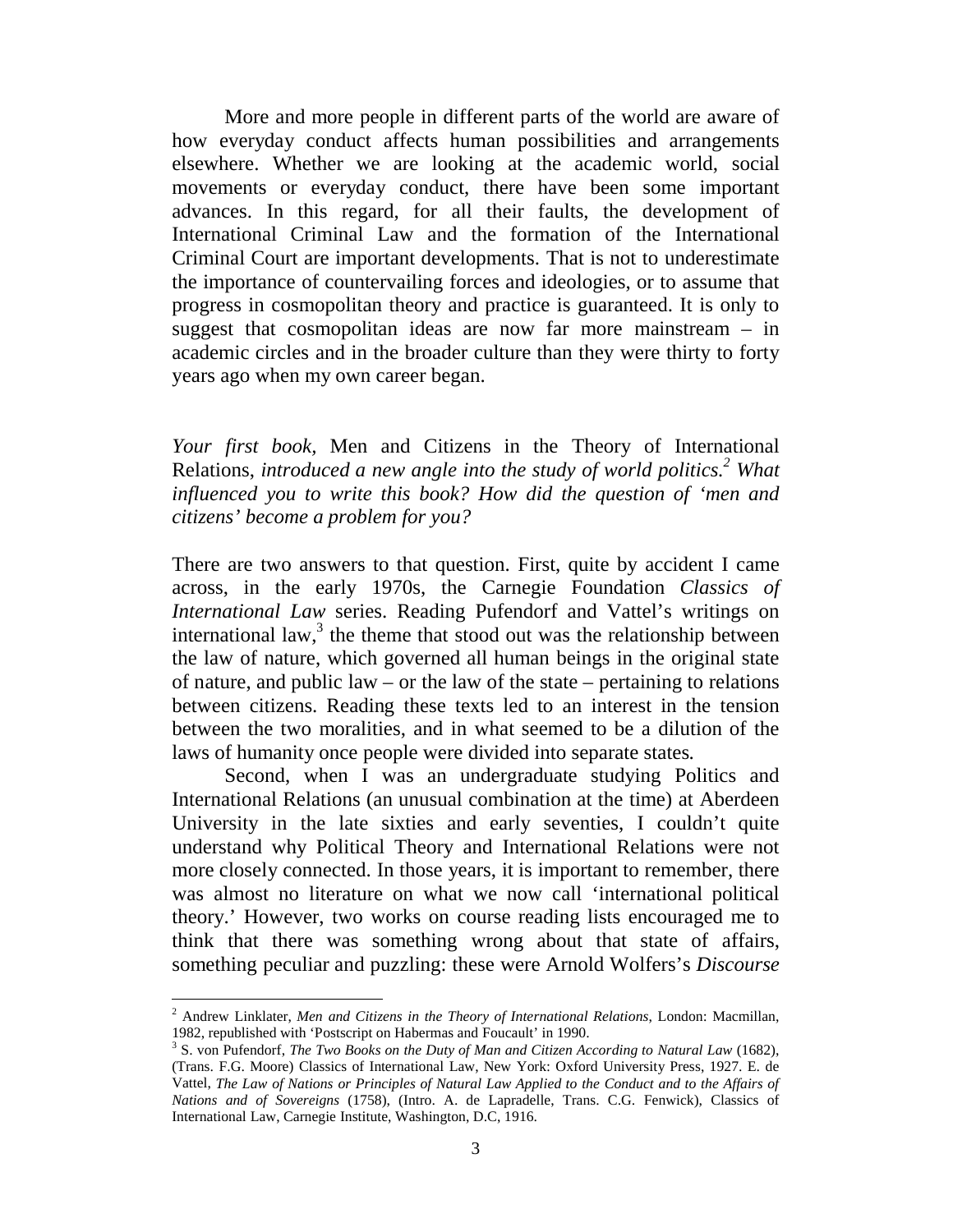*and Collaboration* and Stanley Hoffmann's *The State of War*. <sup>4</sup> These books dealt with Rousseau and Kant on politics and ethics, in Hoffman's case, and with Weber on the ethics of conviction and responsibility, in Wolfers' case. They started me thinking about links between Political Theory and International Relations. Thanks to Hoffmann's book, for example, I learned about Rousseau's focus on the tension between how we treat each other within states and how we treat the members of other societies.

To go further, I was taught by Brian Midgley, a Thomist natural lawyer, who had worked on the ethical issues surrounding nuclear weapons and who was an expert in the just war tradition.<sup>5</sup> I received a great deal of encouragement from him about how to think about international ethics or international political theory. He made the inquiry seem entirely natural and legitimate at a time when there was considerable indifference – and some resistance - to that way of thinking.

Later, and as a result of reading many of Hegel and Marx's political writings (thanks to a postgraduate course at Oxford), the notion of tensions and contradictions in society started to fascinate me.

So by this odd route I ended up with the sense that there were contradictions in the way in which we manage obligations between citizens and duties to other human beings. I continue to work on that topic, but in ways that are now more influenced by sociological writings than by Political Theory.

*The theoretical argument of* Men and Citizens *was pushed forward and developed considerably in your following book,* Beyond Realism and Marxism.<sup>6</sup> *Could you tell us a bit more about the importance of Marx for the development of your thought?*

*Men and Citizens* tried to establish that there had been a degree of progress in social and political theory – and particularly in the Kantian tradition – in wrestling with the questions of sovereignty, citizenship and humanity. I was trying to show that there had been a degree of progressive thinking. Although this should not be mistaken for a linear process, nevertheless it seemed legitimate to point to advances in social and political thought. It was possible to compare, for example, ancient

<sup>4</sup> Arnold Wolfers, *Discord and Collaboration: Essays in International Politics*, London: The John Hopkins University Press 1965. Stanley Hoffmann, *The State of War: Essays on the Theory and Practice of International Politics*, New York: Frederick A. Praeger, 1965.<br><sup>5</sup> E. B. F. Midgley, *The Natural Law Tradition and the Theory of International Relations*. London: Elek

<sup>1975.</sup>

<sup>6</sup> Andrew Linklater, *Beyond Realism and Marxism: Critical Theory and International Relations*, London: Macmillan, 1990.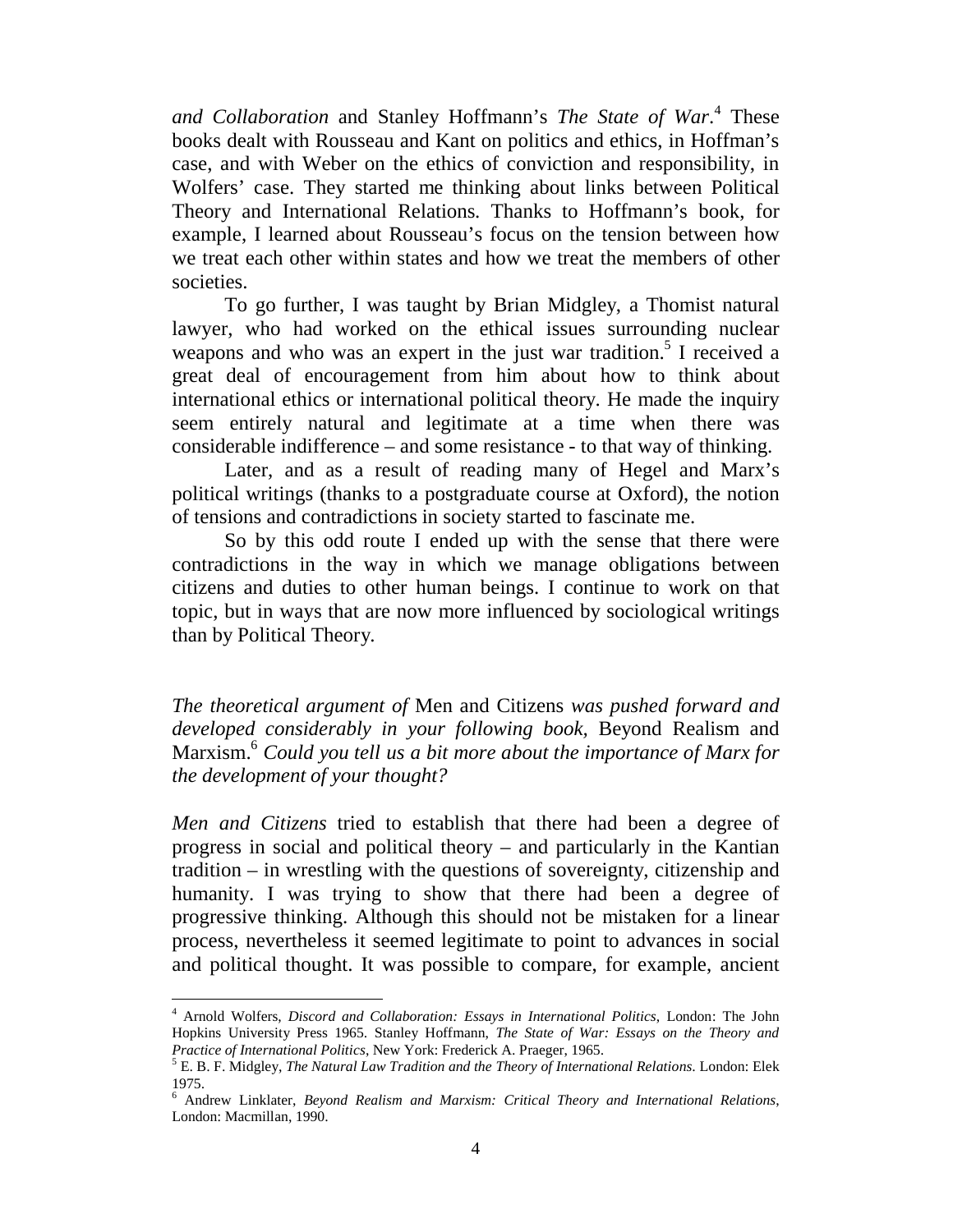Greek thinking, which was centred on the polis, and international relations thinking originating from the birth of modern, secular natural law – which seemed to be struggling, more than the Greeks ever did, with some notion of the moral equality of all people, an idea that is central to cosmopolitanism. Kant's writing and his critique of the 'miserable comforters' were important influences in this regard.<sup>7</sup>

The reason for writing *Beyond Realism and Marxism* was that Marxism seemed to offer an alternative to the realist view that people are more or less bound to live in separate communities that compete for power and security. Marx offered a panoramic overview of how people have been drawn into larger social systems and global relations over the last few millennia. The tension between the anticipated socialist world order and the persistence of nationalism led to fascinating discussions about the boundaries of community, how they have changed over time, and how far obligations can extend beyond the nation (potentially embracing the whole species). My assumption was that comparing realism and Marxism could lead to a better conceptual framework with which to understand the problem of community in world politics.

Reading the Marxist literature also forced me to think about questions of method. When I was writing *Men and Citizens*, I was not particularly aware of Critical Theory – indeed, it did not really enter the IR discussion until Robert Cox published his renowned essays in *Millennium*. <sup>8</sup> In the late seventies, while teaching at the University of Tasmania, I spent a great deal of time in the company of sociologists. That led me to read works by Richard Bernstein, Brian Fay<sup>9</sup> and others who explained the critical alternative to positivism and hermeneutics. That also influenced the approach that was taken in *Beyond Realism and Marxism*, and the interest in immanent potentials that runs through my work on citizenship and community in the 1990s, and the current project on harm.

*Can we then consider Marx as the starting point for an effective critique of realism?*

<sup>7</sup> Immanuel Kant, "Perpetual Peace", in *Kant's Political Writings*, 2nd Edition, (H.S Reiss Ed., H.B Nisbett Trans.), Cambridge: Cambridge university Press, 1991, Second Definitive Article.

<sup>8</sup> Linklater is here referring to R.W. Cox, 'Social forces, states and world orders: beyond international relations theory', *Millennium*, 10(2), 1981 and R.W. Cox, "Gramsci, Hegemony and International Relations", *Millennium*, 12(2), 1983.<br><sup>9</sup> Richard Bernstein, *The Restructuring of Social and Political Theory*, Philadelphia: University of

Pennsylvania Press, 1976. Brian Fay. *Social Theory and Political Practice.* London: Allen and Unwin., 1975.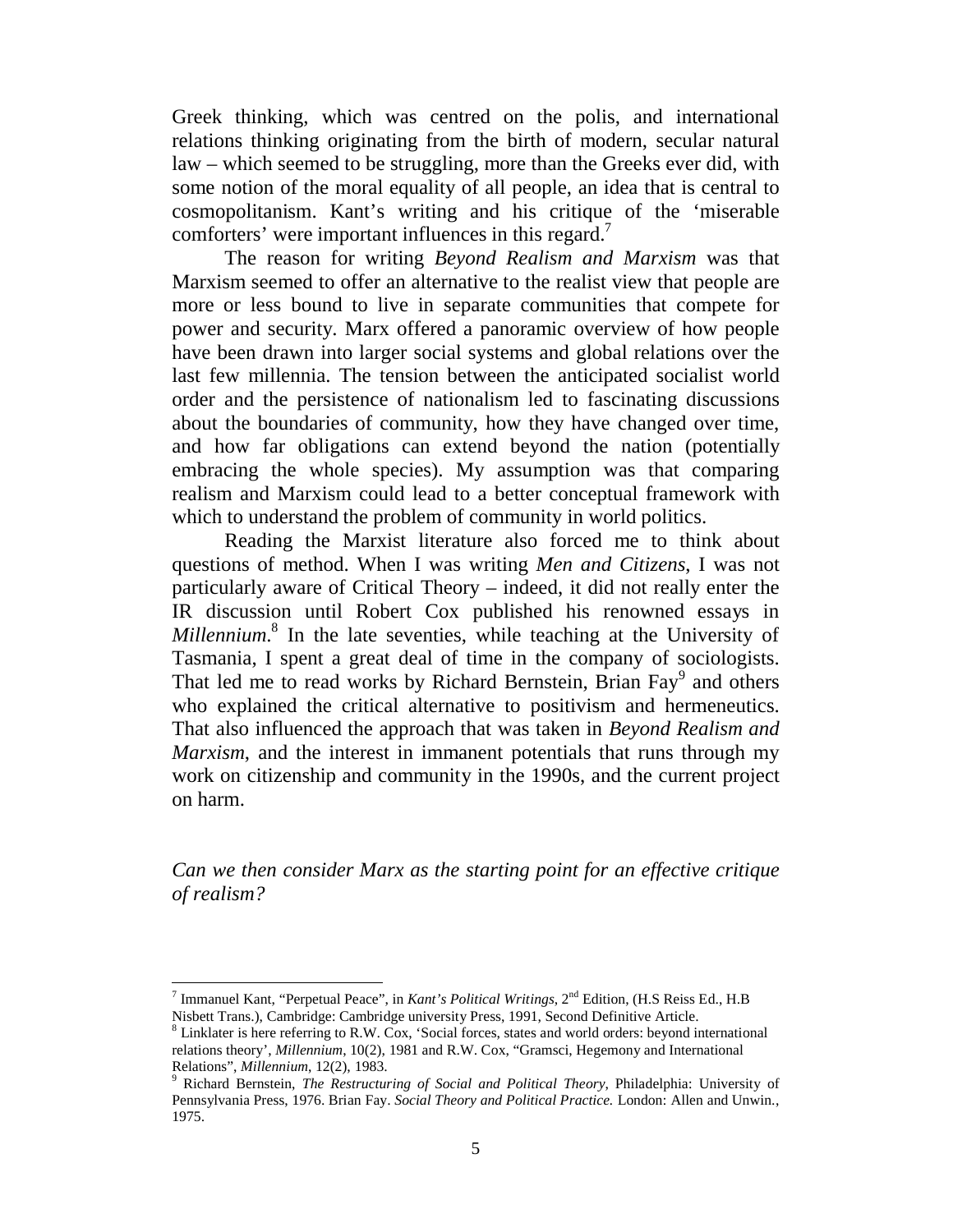I began working on *Beyond Realism and Marxism* because Marxism was an interesting way of thinking about the long-term patterns that had integrated the human species. It was also an interesting way to start thinking about the problem of community, and about the possibility of a cosmopolitan community.

Both realism and Marxism cast light on long-term developments in relations between societies; seen in conjunction, they emphasise the importance of war, geopolitics and production. However, neither approach focuses on the moral and cultural forces that shape the ideas people have about their bounded community: how exactly they are bound to it, what they believe their rights are in relation with other peoples, and what they think their duties are to the rest of the world.

Marxism did wrestle in interesting ways with the tensions between universalising processes, such as capitalism, and clashing tendencies such as loyalty to the nation. But there was little focus on the issue of rights and duties that people believe they have as members of specific communities, and little understanding of the need to focus on what English School theorists call the society of states. That realm is as important as war, geopolitics and production for historical sociology – although little work has been done on how those phenomena influence one another and shape the development of the species as a whole.

Marx was right in arguing that over human history there has been a long-term trend towards higher levels of interconnectedness. However, he did not devote much attention to the development of ever larger 'survival units,' as Norbert Elias put it.<sup>10</sup> Important passages in *The German Ideology* and elsewhere emphasised the importance of widening the scope of emotional identification to embrace the whole species – and the need to do that so that the species could gain control over the processes that have tied more and more people together. But the analysis suffered from presenting questions about emotional identification in class terms, a limitation that reflected Marx's views that changes in forces and relations of production are the driving force in human history.<sup>11</sup>

*In this regard, Marx also seems to be influential by providing an understanding of human freedom centred on the capacity for selfcreation. This has implications in the understanding of political community as something susceptible to transformation…*

<sup>&</sup>lt;sup>10</sup> Norbert Elias, *What is Sociology?*, New York: Columbia University Press, 1978.<br><sup>11</sup> See Andrew Linklater. 'Human Interconnectedness', *International Relations* XXX and Andrew Linklater, 'Global Civilizing Processes and the Ambiguities of Interconnectedness', *European Journal of International Relations*, 2010,forthcoming.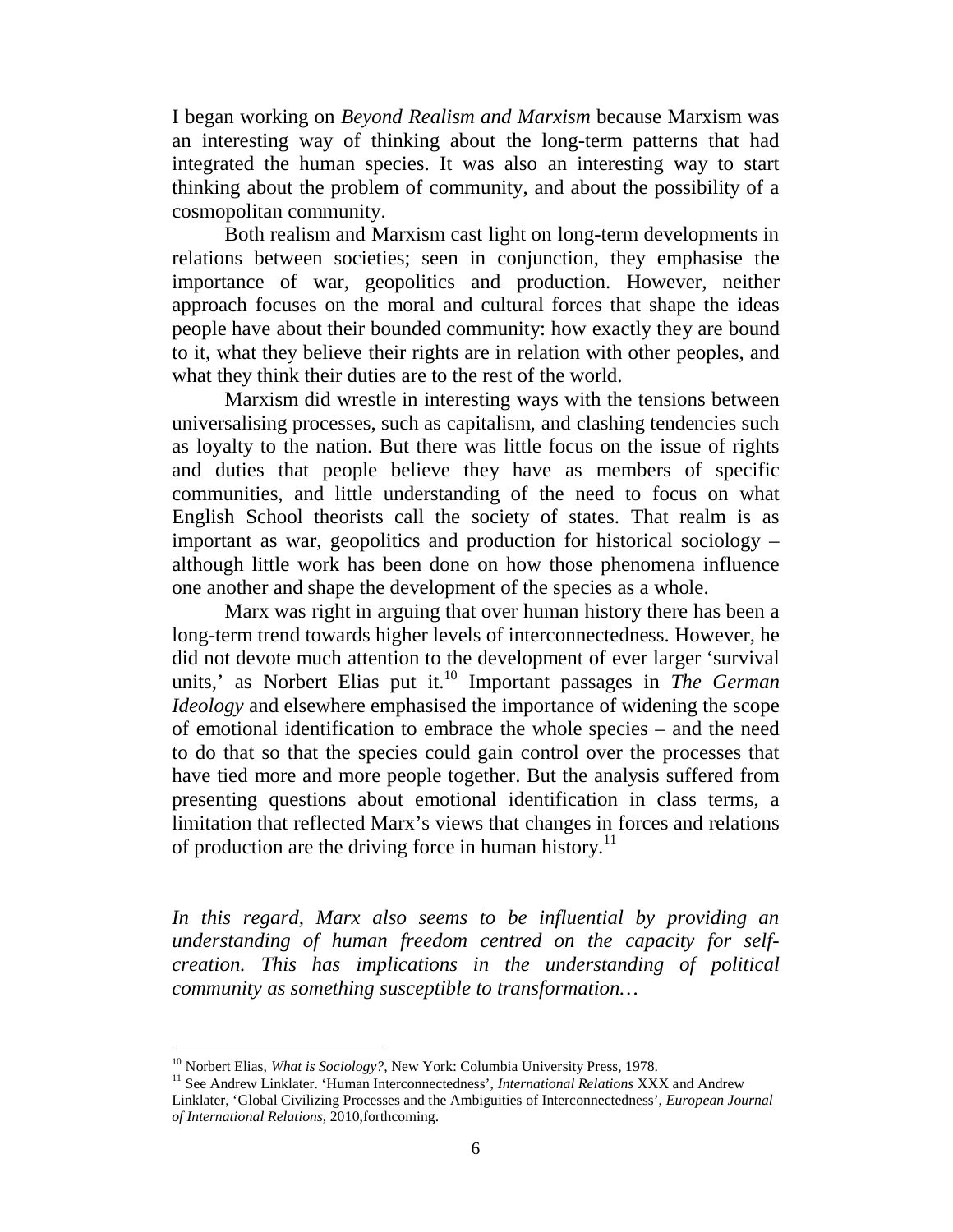The crucial passage for me is in *The Eighteenth Brumaire*, <sup>12</sup> where Marx states that 'men make their own history but not under conditions of their own choosing' (this passage refers to 'men,' as thinkers did until quite recently, when they were really thinking about humanity or human beings). That is a remarkable statement: it captures the point that human beings are initiators, individually and collectively, of their history, and at the same time it shows that humans do not control many of their creations. History is human product but it has been made in ways that people do not necessarily understand and do not really control.

That is manifestly Marx's view in the *Grundrisse*<sup>13</sup> – and elsewhere – where he discussed how relations of personal dependence in early societies gave way to relations of personal independence under capitalism. According to Marx, however, capital was what was really liberated. In modern societies, human beings became freer in some respects, but their freedoms came with subjection to impersonal forces and structures, which were clearly made by people but not necessarily consciously or with a real understanding of where their actions would lead.

The issue then is how humans can use their rational powers to understand and transform social systems so that people can live under conditions that they have chosen for themselves, rather than in conditions that have been forced on them. This theme is carried forward in Eliasian or process sociology, but without the partisanship that runs through Marxism and with a more comprehensive analysis of long-term patterns of change.

*The idea of an expansion of the moral community is central in your work. It would perhaps be interesting to discuss its intellectual origins a bit*  more. Could you explain the reasoning behind this idea, and how it *draws on your Kantian and Marxist influences?*

The basic reasoning is as follows: the long-term trend towards larger territorial concentrations of power has affected the scope of emotional identification.<sup>14</sup> People can identify with millions – even hundreds of

<sup>&</sup>lt;sup>12</sup> Andrew Linklater is here referring to the famous passage from *The Eighteenth Brumaire*: "Men make their own history, but they do not make it just as they please; they do not make it under circumstances chosen by themselves, but under circumstances directly encountered, given and transmitted from the past". See Karl Marx, 'The Eighteenth Brumaire of Louis Bonaparte', in Karl *Marx and Frederick Engels: Selected Works in Two Volumes*, Moscow: Foreign languages Press, 1950, Vol. I, 225.

<sup>13</sup> For an edited version of the *Grundrisse*, see David McLellan, *Marx's Grundrisse*, Herts: Paladin, 1973.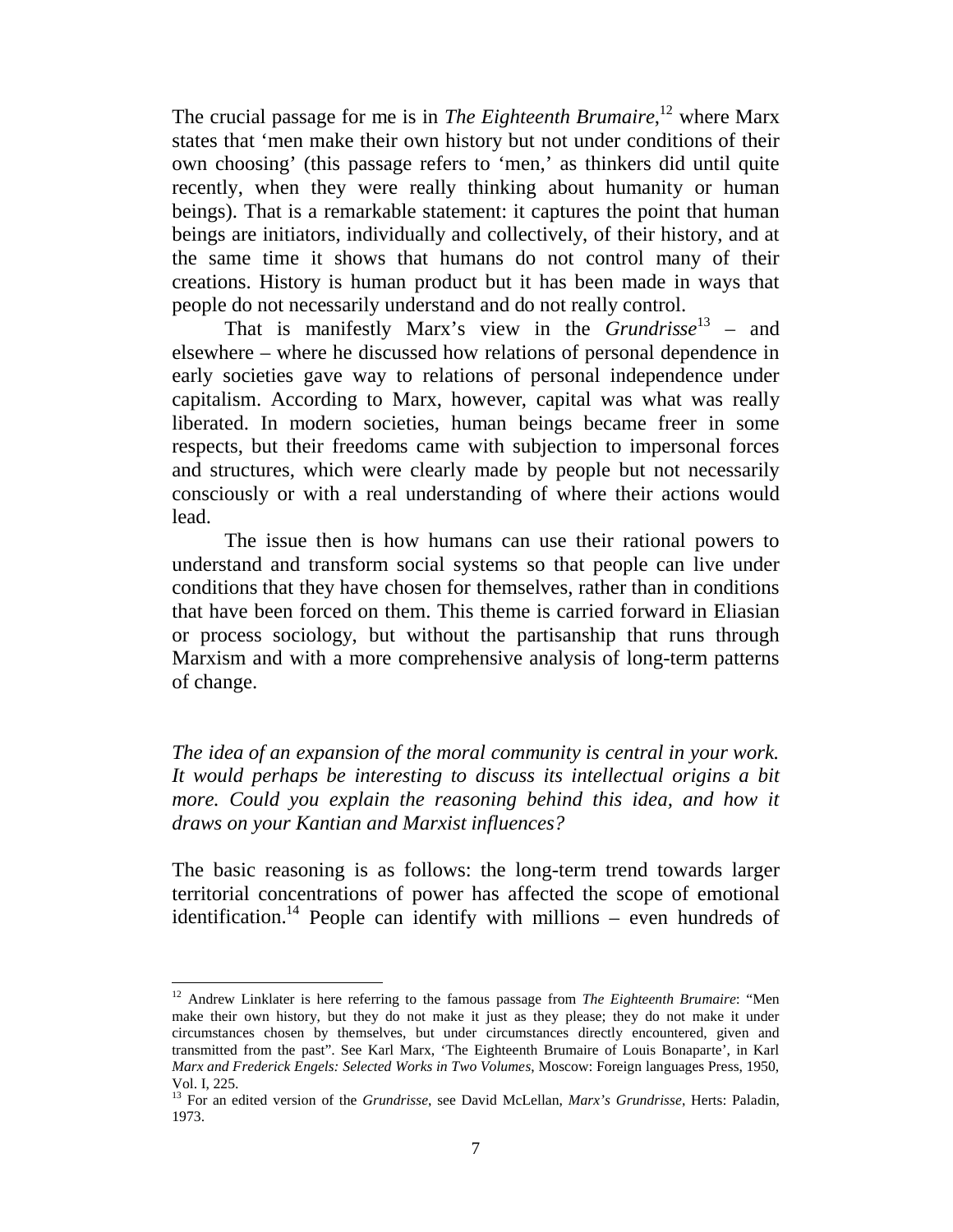millions of other people – in the same society. Many have a sense of solidarity with their contemporaries in other societies who have similar concerns – about the global environment, for example. More people are aware of the political implications of belonging to the human species. They are aware of how the lives of people in different societies have become more closely interwoven, and some support a politics that is concerned with the whole species. Of course, in general those identifications are weak in comparison with those that bind people to specific communities.

The idea of the expansion of moral horizons or the expansion of community is closely connected with the defence of freedom in Kant and Marx's thought. Despite their many differences, they broadly agreed that human beings can only really take control of their history and get rid of unnecessary force and surplus constraints if they co-operate in some kind of world-wide association – whether it is the association of republican states that Kant discussed, or whatever political form Marx thought was appropriate to the condition of socialised humanity. Even for Kant, expanding moral horizons was not just about being ethically correct. It was very much about gaining more control over social processes that have become global, that are beyond the control of existing institutions. It was about eradicating, as far as possible, 'barbaric' forces, in Kant's case, or false constraints, as Marxists are inclined to argue.

The 'triple transformation' of political community that I defend  $- a$ notion that encompasses a community that is more universalistic than its predecessors, but also more sensitive to cultural differences and more committed to reducing material inequalities – draws on themes from both Kant and Marx. The vision is Kantian up to a point. The Kantian republic of sovereign states is clearly limited, but it rested on the important point that the constitution or configuration of the state matters. As Kant argued, if the domestic constitution has, at its core, the notion of human rights, then society is committed by its own discourse to the view that all people have equal entitlements to moral consideration. An action that contradicts such principles is perhaps more likely to be opposed or to cause moral unease. A hurdle is placed in the way of acting entirely on self-interested grounds. It is strengthened, as Kant argued, when states are obliged to defend their actions in global fora. That is perhaps no longer a radical thought, but most states in the history of international relations have been free from that particular obligation.

<sup>&</sup>lt;sup>14</sup> See the discussion in Abram de Swaan, 'Widening Circles of Identification: Emotional Concerns in Sociogenetic Perspective', *Theory, Culture and Society*, 12 (2), 1995: pp. 25-39, and Stephen Mennell, 'The Formation of We-Images: A Process Theory'. In C. Calhoun (ed) *Social Theory and the Politics of Identity*. Oxford: Blackwell, 1994.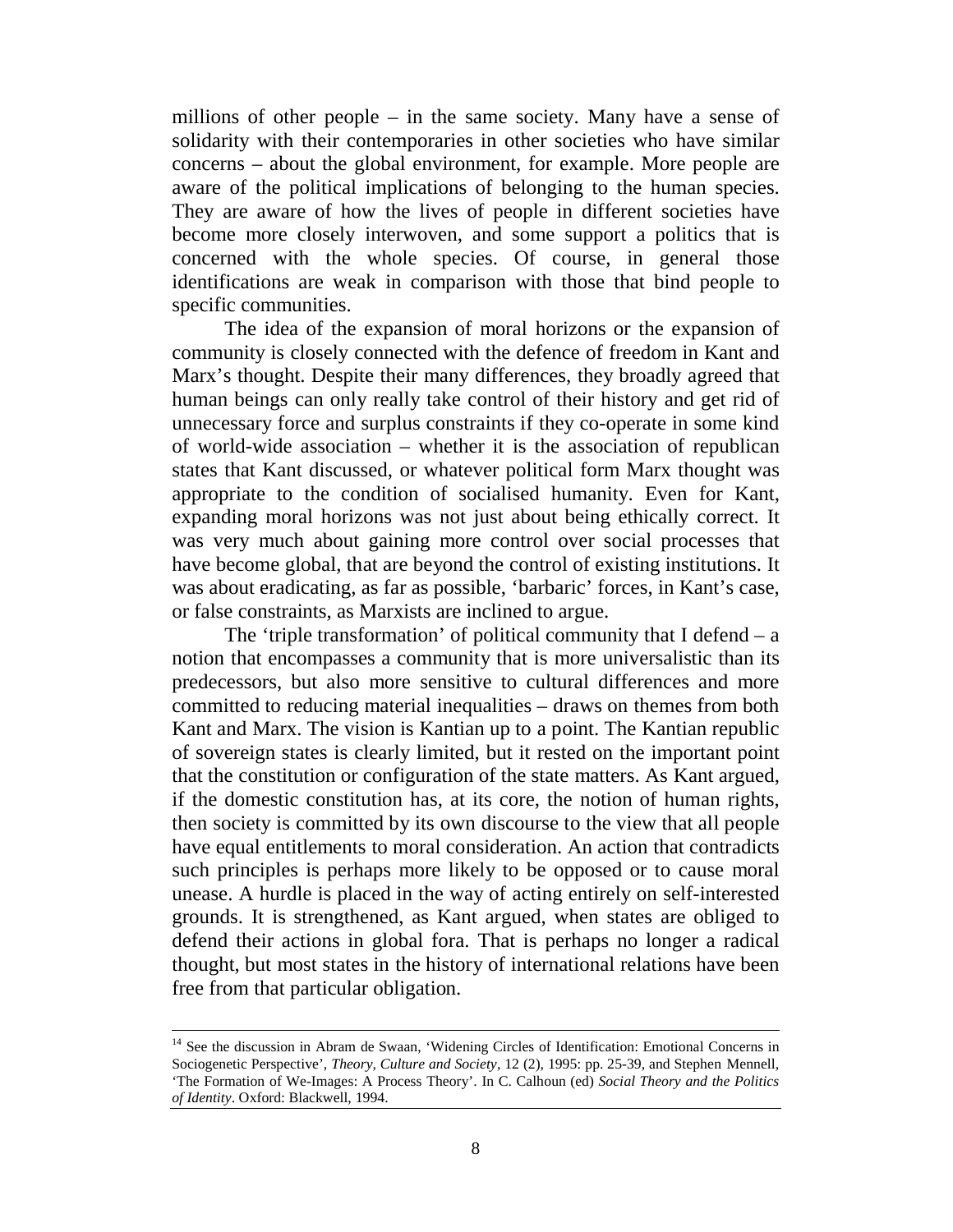Marx never addressed such issues about the state and international politics. Here Kant has the edge, although his weakness is the absence of a consideration of class inequalities, as well as the absence of any vision of a more equal distribution of economic and social power, or a restructuring of global relations that are not accountable to the people they affect. Certainly, in recent years thinkers in the Kantian or liberal tradition have placed questions of global justice at the centre of political theory. Marxists have provided more sophisticated analyses of global capitalist relations, but they have yet, as far I am aware, to confront the relevant ethical issues 'head on.'

The insufficiencies of both Kant and Marx in this context explain why Habermas's exercise in reconstructing historical materialism, and in developing a cosmopolitan ethical framework in the shape of a discourse theory of morality, featured prominently in works such as *The Transformation of Political Community*. But Elias's writings now seem to me be to the real heir to the tradition to which Kant and Marx belonged.

#### **The expansion of moral community and post-national citizenship**

Let us explore in more detail the idea of the expansion of the moral *community. You have argued that a major condition for the expansion of moral duties and commitments is the development of an estrangement, an uneasy feeling towards one's own community…*

An old theme in political thought reveals what is at stake. Hegel argued that the life of the citizen in the ancient polis was unified or internally coherent. The citizen was, as he puts it somewhere, entirely 'at home in the world.<sup>'15</sup> Whether he was entirely correct about that is another matter, but suffice it to say that Hegel, along with Schiller, believed that the unity of the polis had had to be shattered in order for the species to advance to a higher level of moral and political consciousness.<sup>16</sup> The important thing here is not to suggest that ancient Greeks were so at one with the polis that questions about the morality of its behaviour towards outsiders did not arise. At the same time, however, there does not seem to be any evidence that Greek political thinkers – or citizens for that matter – agonised about the relationship between duties to the polis and obligations to other people – in the way that Rousseau, Kant and others have done since the Enlightenment.

<sup>&</sup>lt;sup>15</sup> Georg H. W. Hegel, *Philosophy of Right* (Trans. S. W. Dyde), New York: Cosimo, 2008 [1821].<br><sup>16</sup> See R. Plant, *Hegel*. London: George Allen and Unwin, 1973.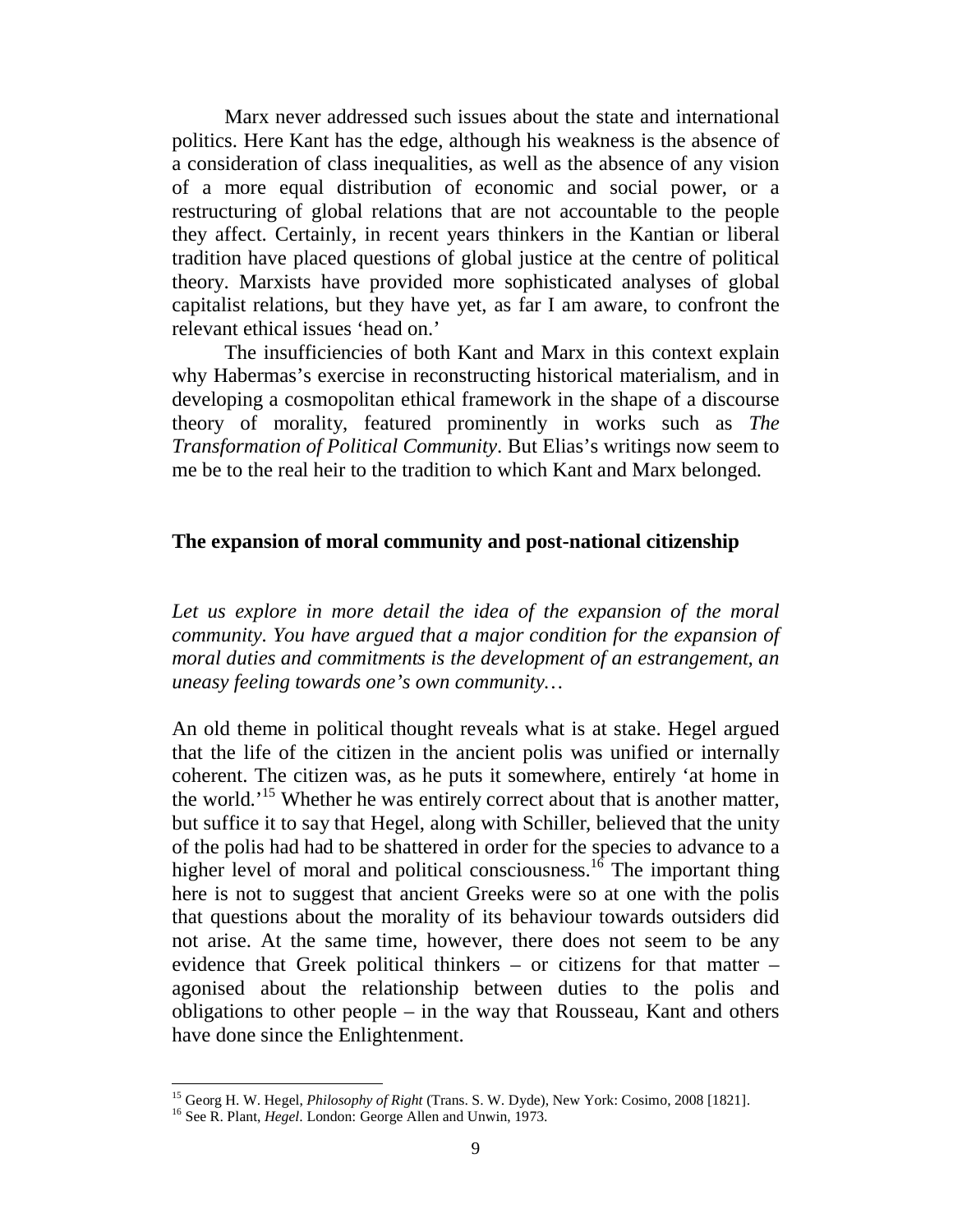I have no doubt that a sense of unease about how exactly one's community should behave towards the wider world is necessary for the development of wider solidarities. In order to move to a higher level, citizens have to go through a process of trying to establish the limits of their obligations to their community – the limits of its claims on them. A degree of agonising over those rights and obligations is necessary to make the transition to new forms of political community which can be more cosmopolitan than their predecessors but also more tolerant of various cultural and other differences within nation-states. This is complicated for many people who have strong attachments to the nation or state, settled views about their rights against and duties to people in other societies, and fears about new centres of power and authority.

#### *But how does this unease come about?*

-

Two closely related terms in sociology and social theory highlight the central issues. The first is Habermas's notion of *decentration*, which refers to standing back from one's own community, and understanding how its practices appear to others, and how its behaviour seems to outsiders who are affected by it.<sup>17</sup> The second concept is *detachment*, which Elias discusses in different contexts, including the relationship that people have with their community and the extent to which they can, as it were, see it from outside.<sup>18</sup>

Elias stressed how difficult detachment is for many people. At the same time, he has emphasized that the capacity for detachment has 'survival value' for the species and makes it possible to adapt to new circumstances such as the demands of the high levels of global interconnectedness that exist today. From that standpoint, the tension between 'involvement' in particular communities – identification with them and the sense of a personal stake in their success – and 'detachment' is likely to become more intense under those conditions.

But, as I noted earlier, various social movements have acquired a degree of detachment from their own communities; they are more alert to the problems that confront the species as a whole, including future generations who may be unfairly burdened by current structures and attitudes, and by failures to deal issues such climate change. Those social movements are more responsive to notions of post-national citizenship.

<sup>&</sup>lt;sup>17</sup> See the discussion in A. Linklater, *The Transformation of Political Community: Ethical Foundations* of the Post-Westphalian Era. Campidge: Polity Press 1998, ch. 3.

See, in this respect, Norbert Elias, *Involvement and Detachment*, University College Dublin Press: Dublin 2007.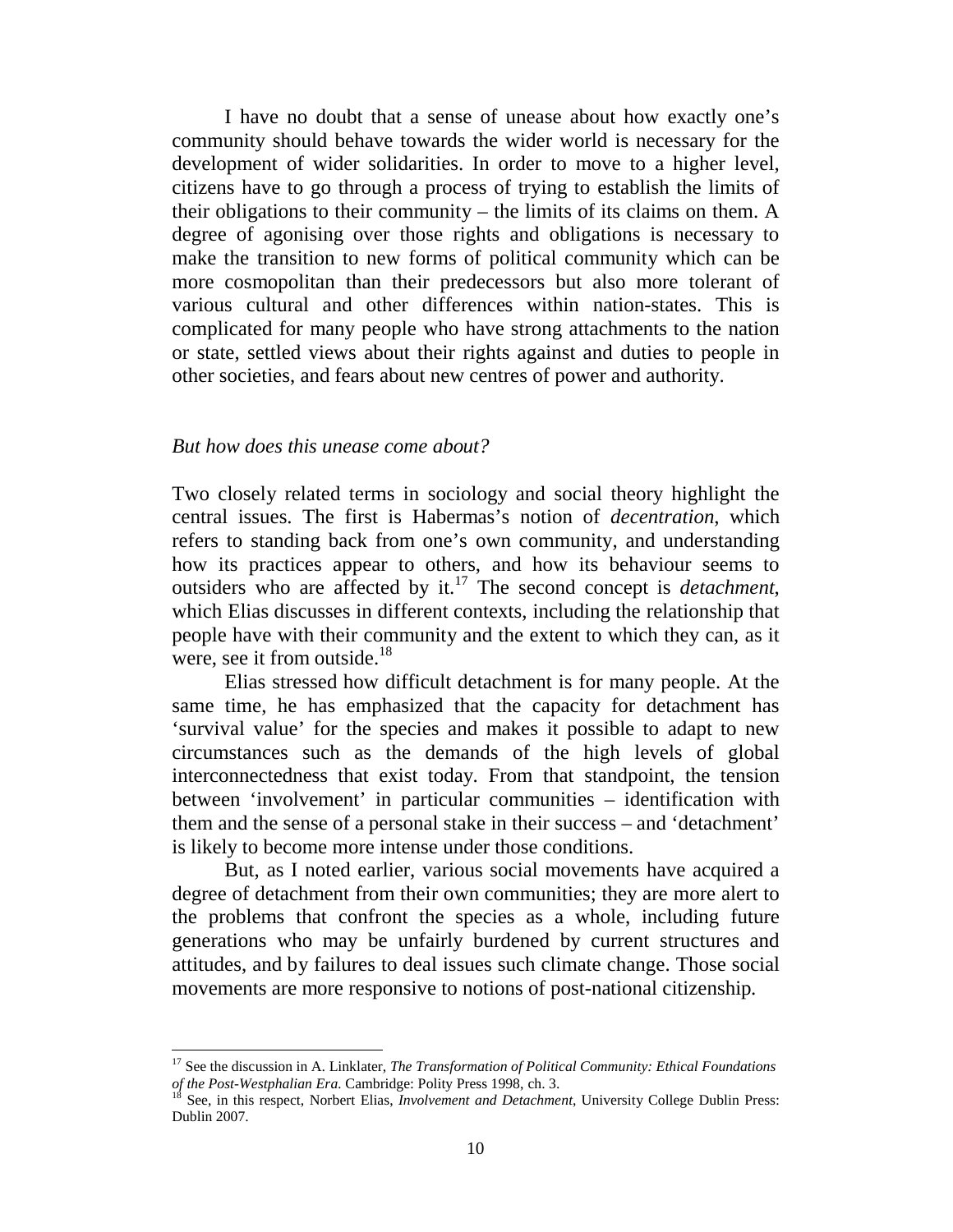*Let us follow that cue. Citizenship is a central concept for you, and you have argued that we are witnessing the rise of notions of citizenship that go beyond the remit of the nation-state…*

The development of post-national citizenship is central for the emergence of new social and political systems that address the global problems that I mentioned. It is interesting that citizenship is a concept that is often used in that context – examples are notions of world or cosmopolitan citizenship, good international citizenship and environmental citizenship.19

In *The Transformation of Political Community*, I argued that there has been some movement towards creating what Habermas calls postnational citizenship and post-national communities. That means that there are new sensitivities to the various forms of suffering incurred by distant strangers, and there is the whole realm of NGO activity that is concerned with reducing transnational harm. A central claim was that the universalistic and egalitarian ideology that is central to modern political life provides cultural resources that various groups can harness to emancipatory causes that are transnational in focus.

Notions such as world citizenship are an extension of the dominant ideas about the relationship between the citizen and the state, and an attempt to equip modern peoples with the conceptual resources – which already exist within the relations that tie them together – that are necessary to deal with global challenges.

# *Is that the role you see post-national notions of citizenship playing in the current context?*

Yes. Notions of post-national citizenship, whether encapsulated in the idea of world citizenship or good international citizenship, are important attempts to develop a vocabulary that prepares communities for the challenges of rising levels of interconnectedness. They express the view that the modern sovereign states-system is a dead end. They suggest how, over time, people can weave more inclusive notions of community into their lives.

The idea of post-national citizenship is significant because it relies on one of the great achievements of modern democratic societies: the

<sup>&</sup>lt;sup>19</sup> See Andrew Linklater, "Cosmopolitan Political Communities in International Relations", *International Relations*, 16(1), 2002, 135-150; Andrew Linklater, "What is a good international citizen", in *Critical Theory and World Politics: Citizenship, sovereignty and humanity*, Abingdon: Routledge, 2007.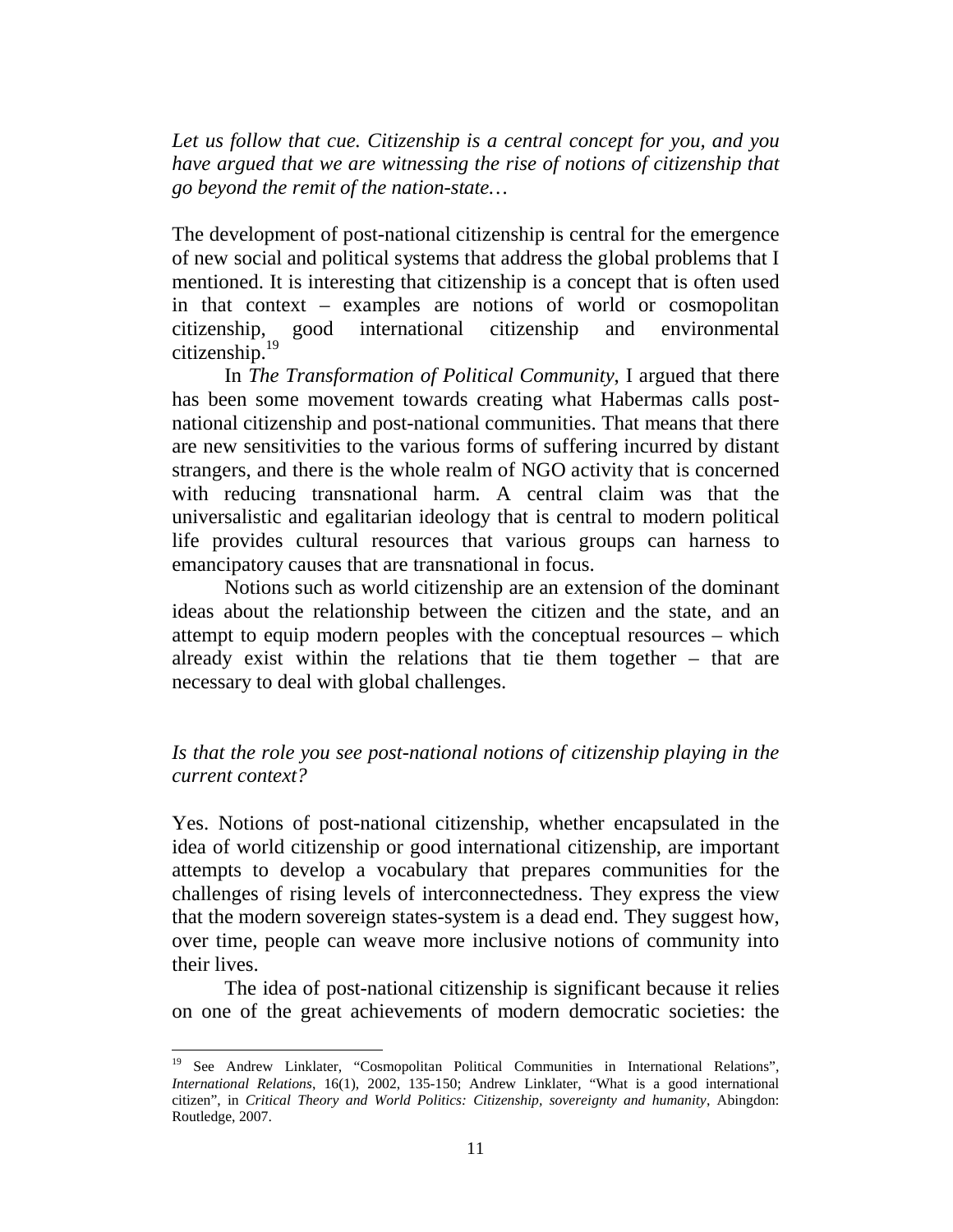establishment of a web of legal, political and economic rights. Over approximately the last two hundred years, there has been an overall trend towards universalising citizenship – in other words, towards the extension of rights to more and more social strata, and to deepening the meaning of these rights so that they address the political concerns of the more vulnerable members of society**.** 

This is no more than an overall trend – many will emphasise that social and economic rights, for example, have been weakened with the advance of market liberalism, as have civil rights since 9/11. Even so, there was, early on, an emancipatory dimension to the language of citizenship that creates the possibility of a bridge from the nation to the world, from national citizenship to good international or cosmopolitan citizenship. The idea of citizenship, notwithstanding its historical fusion with sovereignty, territoriality and nationality, provides the cultural resources that make it easier to grasp the outlines of new forms of political community that are essential to deal with global problems. Those issues have made the question of whether people can balance national and international loyalties – and overcome the old conflicts between humanity and citizenship, between 'men' and 'citizens,' – a fundamental political problem and not just an interesting philosophical matter. In sum, citizenship can be a moral resource in the quest to reduce violent and non-violent harm in world politics.

*Yet, citizenship is still seen as implying an allegiance to a bounded community. Is your use of the notion of post-national citizenship an attempt to balance utopianism and realism in your analysis?20*

In my view, it is not surprising that citizenship functions in a postnational vocabulary. True, in some sense of the word citizenship secures certain privileges for some people while depriving others of the same advantages. However, it must be noted that modern notions of citizenship have been strongly influenced by universalistic and egalitarian ideas. Visions of post-national citizenship might be regarded as an attempt to release those ideas from national constraints, thereby promoting some features of civility – a civilizing process, if you want – in world affairs. For Elias, taking the standpoint of the civilizing process entails studying how more and more people have become more and more interdependent – leading to new rules of etiquette and manners, to other civil

<sup>-</sup><sup>20</sup> See, in this respect, Andrew Linklater, "Introduction", in *Critical Theory and World Politics: Citizenship, Sovereignty and Humanity*, Abingdon:Routledge 2007.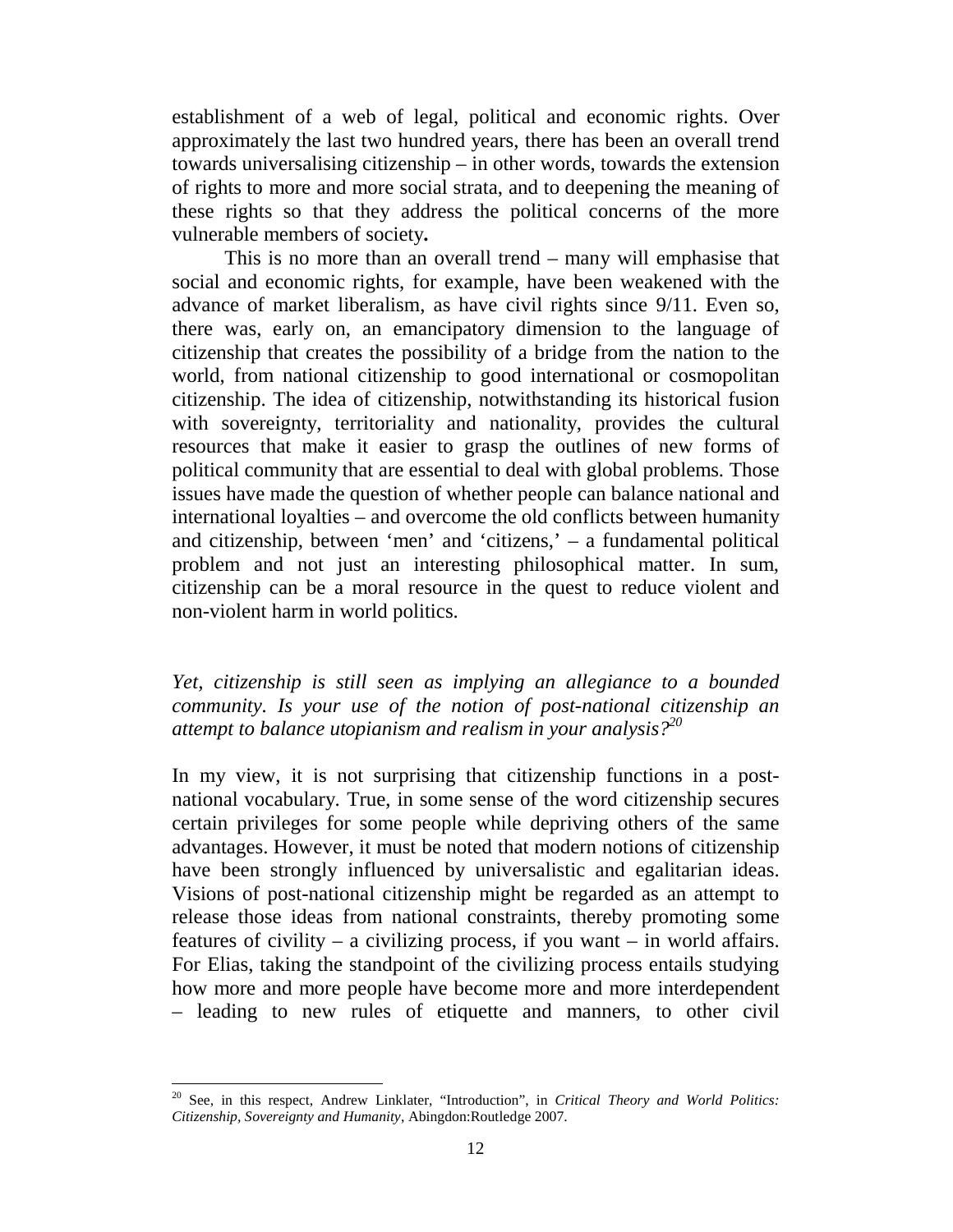obligations.<sup>21</sup> He doesn't put it quite this way, but it is in actual fact a study of how moral life changes, how cultural transformation takes place through changed interdependencies between peoples. Constructivists take note!

Whether that is best described as balancing utopian and realist aspirations is another matter. Carr's point about avoiding the naivety of utopianism and the sterility of realism was well made.<sup>22</sup> But he seems at times to suggest that realism and utopianism run along entirely separate track-lines that have to be brought together. Frankfurt School theory, on the other hand, and the idea of immanent critique, suggests that it is important to understand how they develop within the same set of social relations, each influencing the other. This is also strongly suggested by process sociology. The question, then, is whether the utopian element can actually be seen as essential for the preservation of the social system or for adapting it to deal with new challenges.

## *What happens to separate communities like nation-states, when such understandings of citizenship are developed?*

Everything hinges here on the nature of the separateness of communities, specifically whether separateness entails the right to privilege the interests of insiders over outsiders – a frame of mind that has dominated modern political life since the fusion of sovereignty, territoriality, citizenship and nationality. Separateness need not be linked with such characteristics.

In the European Union, for example, states continue to value their separateness in many ways, but without the traditional emphasis on the moral significance of distinctions between insiders and outsiders. The EU has broken with that old 'totalizing project' without surrendering the sense of national loyalties. It is an interesting experiment in combining post-national loyalties with attachments to existing national and indeed sub-state groups. As such, it provides some insights into how citizenship can find new expression 'above' and 'below' the state, and also into the nature of the obstacles to reconfiguring political communities.

The question, then, is how societies balance such loyalties with attachments to wider political associations. It is interesting that in academic circles there are now important discussions about the principles that the EU should observe in its relations with other people – and specifically discussions about the role it can play in defending human

<sup>&</sup>lt;sup>21</sup> Norbert Elias, *The Civilizing Process: The History of Manners*, volume I, Oxford: Blackwell, 1969 and *The Civilizing Process: State Formation and Civilization*, volume II, Oxford: Blackwell, 1982.

<sup>&</sup>lt;sup>22</sup> See Edward Hallett Carr, *The Twenty Year Crisis: 1919-1939*, New York: Palgrave, 2001, p.12.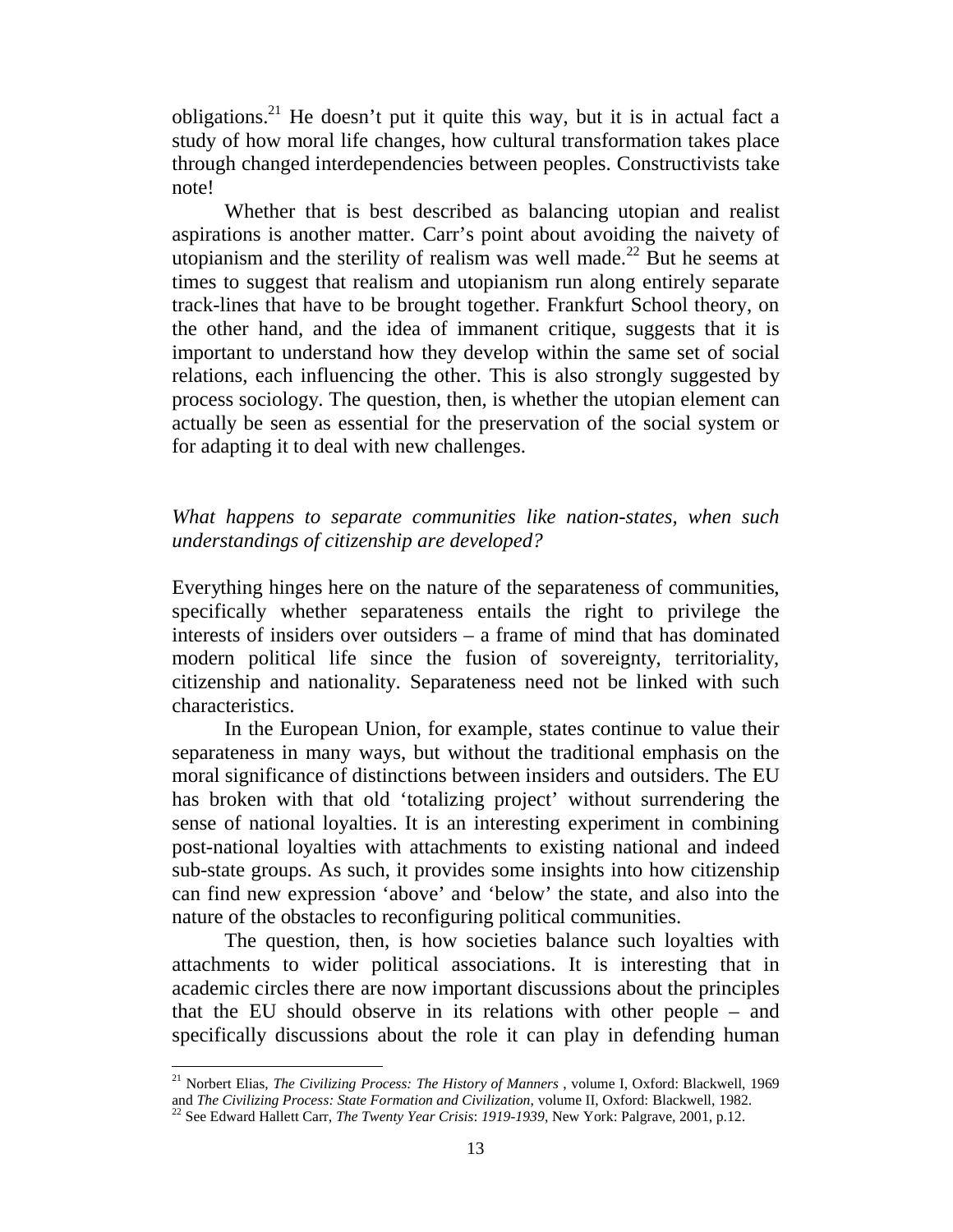rights and democratic governance, in promoting conflict resolution and in encouraging multilateralism.<sup>23</sup> We seem to be witnessing a 'locking in' of cosmopolitan attachments, as they are embedded in institutions and in everyday life.

### *And what is the role of civil society in this context?*

One of the criticisms of the *Transformation of Political Community* was that there was too much focus on the state and too little consideration of civil society actors and organisations. There was a tendency in some of the social movement literature in the 1980s to argue that we should bypass the state – the assumption being that popular movements could secure fundamental change by their own efforts. In my view, the question is rather how to transform the state so that its powers and resources are used to promote cosmopolitan as well as national purposes.

The idea of the good international citizenship is significant here. The landmines treaty is an example of how civil society groups can be successful in persuading states to support humanitarian objectives. It has been argued that there is an element of 'complementarity' between civil society and international society – a degree of interpenetration perhaps – in which states endeavour to benefit from the resources that civil society actors possess while attempting to preserve their dominance in world affairs.24 In that process, NGOs have helped shape political agendas and, in conjunction, they have had some impact on the structure of human loyalties and on modes of identification with others.

What is important to note here is role of civil society in the dissemination of ideas about how people in very different parts of the world have come to be interconnected, and in promoting a greater realisation of the need for justice in relations between distant strangers. There have been subtle shifts in that domain in what is perhaps still a very early stage in the development of human interconnectedness. States are increasingly immersed in complex global relations with a variety of international actors that have reduced their ability to socialise people into national outlooks. People now have a variety of moral reference-points and diverse sources of information that have weakened national attachments to some degree. Again it is important not to overstate the point – only to identify trends that, even if reversible, are encouraging from a cosmopolitan perspective.

<sup>23</sup> See C. J. Hill and M. Smith (eds) *The International Relations of the European Union*, Oxford: Oxford University Press 2005 (second edition in press) and specifically A. Linklater, 'A European Civilizing Process?' in that volume.

<sup>24</sup> Ian Clark, *Legitimacy and World Society*. Oxford: Oxford University Press 2007.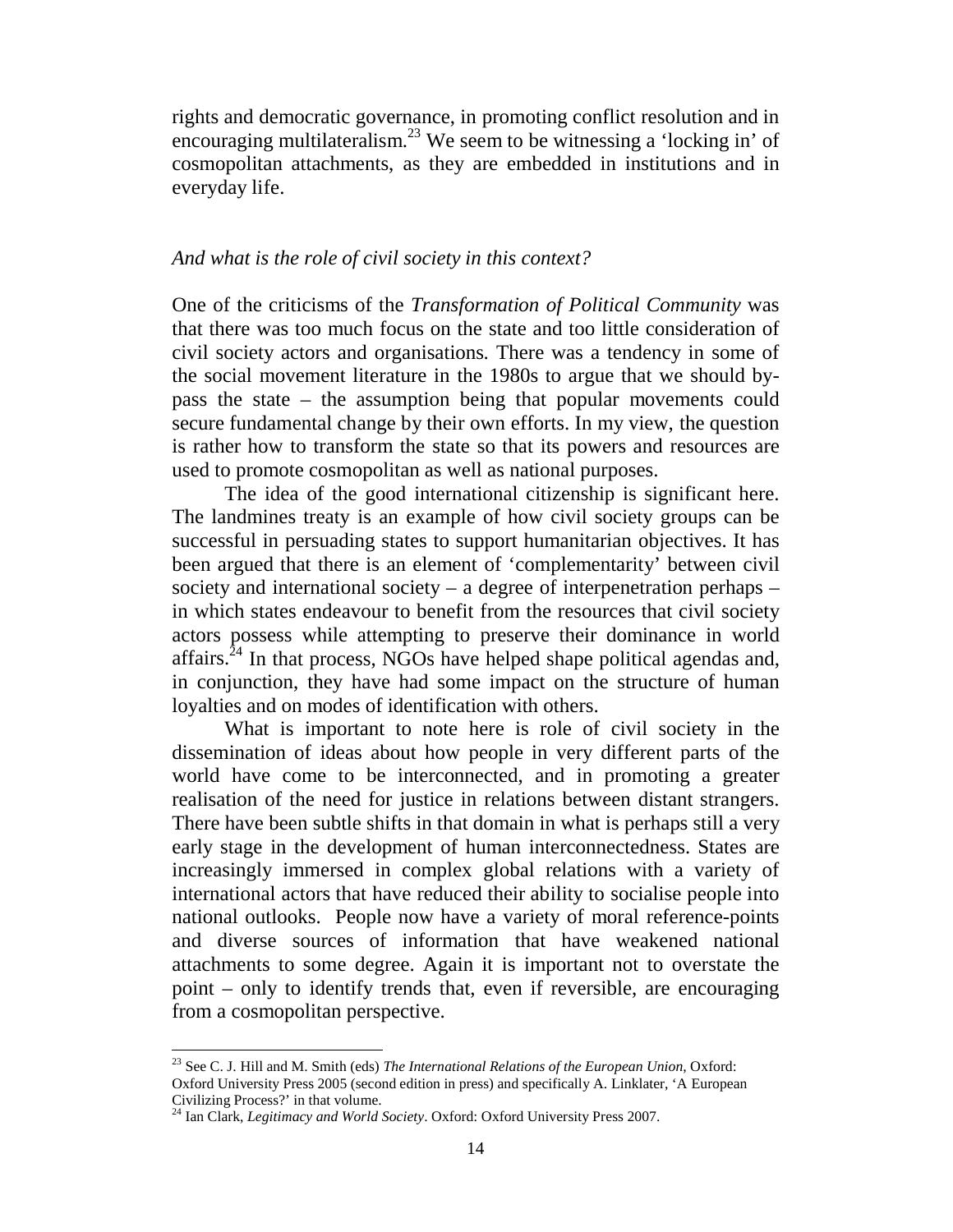### **Harm and the emancipatory commitment**

*Your more recent work has focused on cosmopolitan harm conventions and the harm principle. One of your aims is to research how far members of particular communities have historically believed that people have an obligation to avoid harm to others. How did this project start?*

The immediate interest for focusing on harm was Marx's belief that a major transformation was under way in Europe, which would eventually affect the whole world. According to Marx in *The Communist Manifesto* and elsewhere, as a result of capitalism, violent harm between national populations was probably in decline – but only to be overshadowed by non-violent harm in the shape of the world-wide exploitation of vulnerable people. That comment raised the question of whether the most industrialised societies were caught up in a longer-term pacifying trend – as many liberals from the nineteenth century to the present day have argued. If so, the modern states-system may avoid the conflicts that eventually destroyed earlier states-systems. Marx's standpoint raised questions for me about how many forms of harm exist in world politics, and about how to understand them. I realised that there is no tradition of thought and no body of literature that analyses the place of harm – the development of more ingenious ways of harming other people as well as efforts to rein in that power – in the history of humanity.

Another important resource in this regard was Wight's sociology of states-systems, which is a major contribution to efforts to build new connections between historical sociology and International Relations.<sup>25</sup> I am presently in the process of trying to link Wight's project with the study of harm in world politics. This is perhaps best understood as an extension of existing Grotian themes, since various members of the English School have stated, in one form or another, that the society of states is principally concerned with restraining the capacity to harm other societies. At times, reference is made to the 'civilizing' role of the society of states, which brings to mind Elias's claim in *The Germans* that the civilizing process places restraints on people within the same society so that they do not demean, injure and in other ways harm each other time and time again.<sup>26</sup> Stumbling across that passage led to me to think that the

<sup>25</sup> 

<sup>&</sup>lt;sup>25</sup> Martin Wight, *Systems of States*, Leicester: University of Leicester Press, 1979.<br><sup>26</sup> Norbert Elias, *The Germans: Power Struggles and the Development of Habitus in the Nineteenth and Twentieth Centuries*, Cambridge: Polity Press 1996, 31.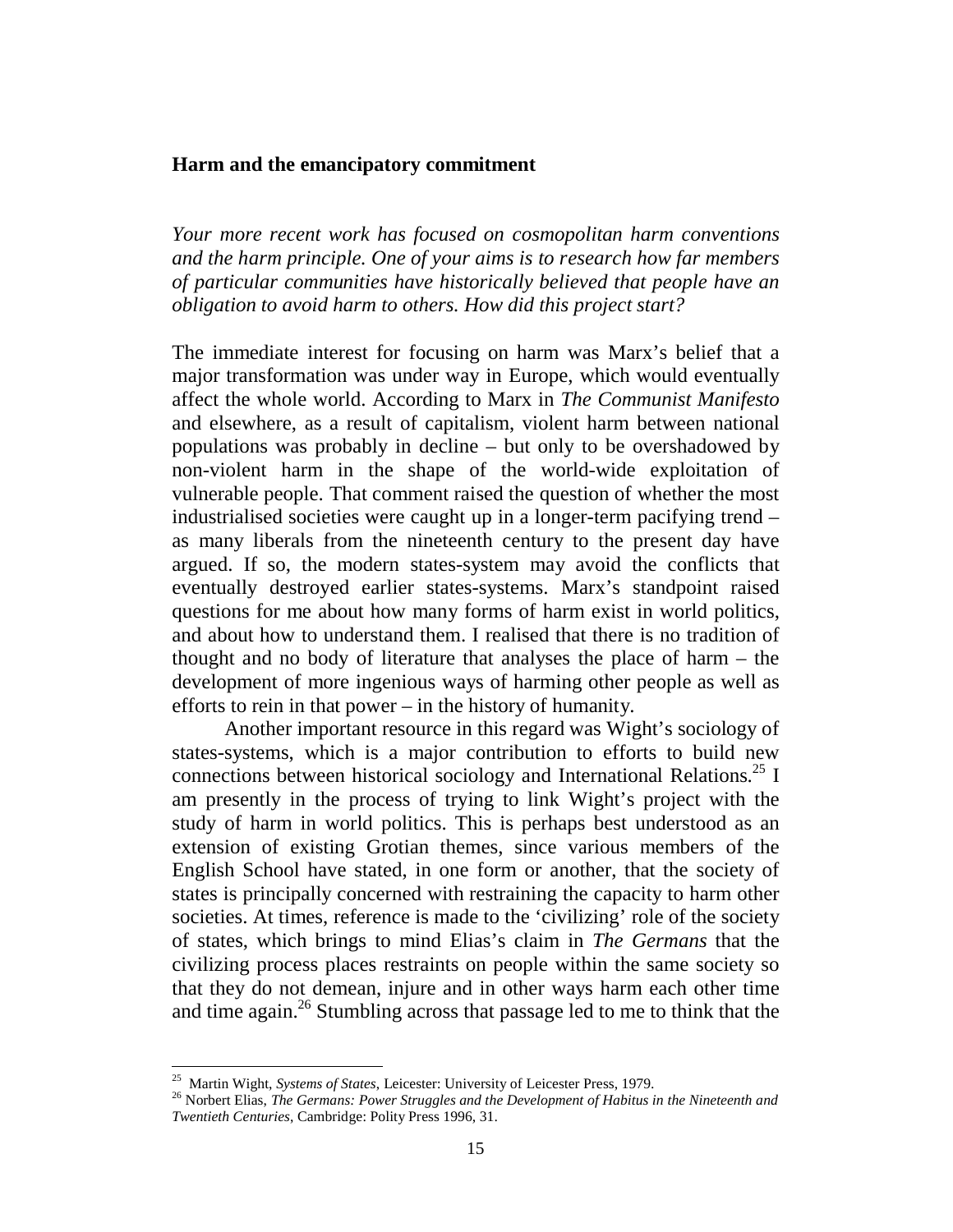study of harm in world politics is best regarded as a comparison of civilizing processes in different forms of world political organisation.

*What exactly does the recognition of the harm principle entail? Are we talking about negative duties of refraining from injury, or positive duties of assistance?*

A few years ago I came across a discussion of Simone Weil's reflections on a basic obligation of rescue.<sup>27</sup> Her argument was that almost anybody encountering a complete stranger who is suffering from the effects of drought in a desert will share their canteen of water – assuming there is enough to share. There was a theological dimension to that argument which I leave to one side here, preferring instead to focus on the empirical claim that many people in many societies and in most periods of time would assist in that way. All that Weil was arguing was that most or at least many would assist – she did not go beyond that claim since she was undoubtedly aware of all sorts of reasons people can have for leaving adversaries, the members of 'culturally polluted' groups and so forth to die.

The important point is that people do not have to belong to the same community to believe they have duties of rescue of that kind – nor do they have to speak the same language. All that may matter is that they belong to the same species. Of course, many may believe that the duty is to some deity rather than to another person *per se*. But either way the question may arise for them of whether the failure to help might constitute harm.

Writers in the area of moral and legal philosophy have discussed the relevant issues in significant detail. A crucial text is Feinberg's *Harm to Others*, which argues that the obligation to avoid harm extends from the more obvious proscriptions - regarding killing, assault, exploiting the vulnerable and so forth  $-$  to actually rescuing others, when there is no serious risk to the potential rescuer.<sup>28</sup> Feinberg regards the failure to rescue as a potentially punishable offence and not, as some philosophers have argued, as a legitimate entitlement to withhold a benefit. It is a punishable offence, he argues, when a potential rescuer is in the position to decide whether or not a person survives and chooses to do nothing.

 $27$  See the discussion in A. Linklater, "Towards a sociology of global morals with an 'emancipatory intent'", in *Critical Theory and World Politics: Citizenship, Sovereignty and Humanity*, Abingdon: Routledge.

<sup>28</sup> Joel Feinberg, *Harm to Others: The Moral Limits of the Criminal Law*. Oxford: Oxford University Press, 1984.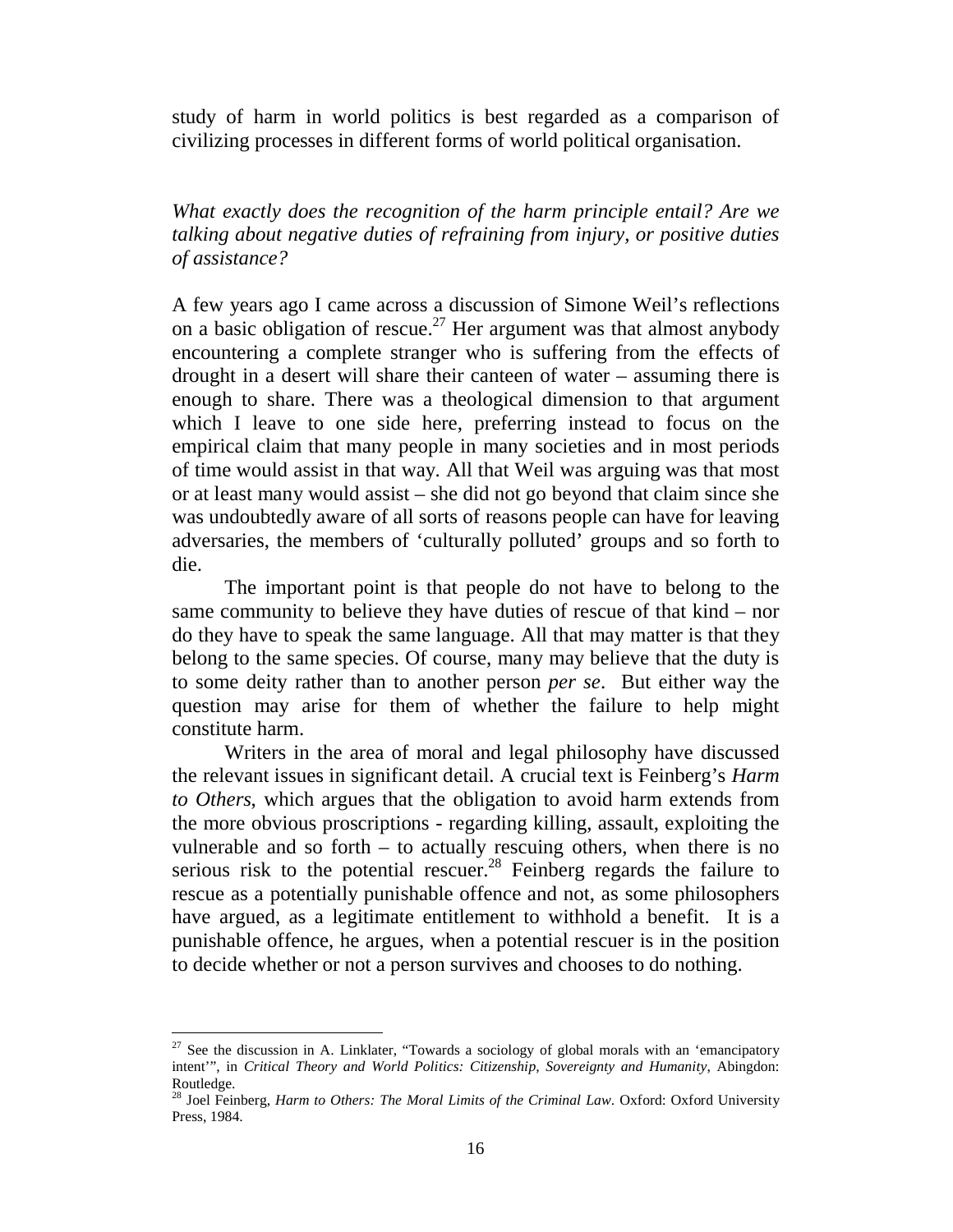Thomas Pogge's book on world poverty<sup>29</sup> is also important since he argues that the so-called negative obligation to avoid harm generates a positive responsibility to dismantle what he calls 'global coercive regimes' that disadvantage the global poor. Similarly, Onora O'Neil published an essay on transnational justice where she argues that all people have the right to protest against the way in which they are bound together.30 It is possible to anchor that claim in the 'harm principle'.

In short, then, the negative obligation not to injure others has radical implications under conditions of global interconnectedness, where people in one part of the world affect the interests of 'distant strangers' in profound ways. This can all be connected with studies of cosmopolitan democracy, transnational public spheres and so forth. $31$  As a result, the 'negative' obligations that are usually associated with the harm principle do not stand alone, but come with some 'positive' obligations – exactly how far they extend is, however, a controversial matter.

Let me just add that it is important not to claim too much for the harm principle – so that it seems to cover the whole of morality – or so little that it involves simply refraining from various forms of violent and non-violent harm.

*Could you elaborate on the limits to the principle of harm? It is possible to become 'pathological' in meeting its requirements – for example, fearing to leave the house in case of harming something or, alternatively, acting with brazen heroism to save others?*

In Jainism, I gather, monks wear masks and strain their drinking water lest they kill insects unintentionally. Some allegedly carry small brushes to clear the path ahead them so they avoid killing unseen insects. They are also said to refrain from lighting fires or lamps in case insects are drawn towards them and destroyed. What is striking here is the high level of self-restraint – or self-limiting – compared with the dominant ideas in the West in recent centuries. This is a matter I will discuss in more detail in the second volume on harm, where the emphasis is on various efforts to place limitations on the power to harm – recognising that the capacity to harm more and more people over greater distances in more and more

<sup>&</sup>lt;sup>29</sup> Thomas Pogge, *World Poverty and Human Rights*, Second Edition, Cambridge: Polity Press, 2008.<br><sup>30</sup> Onora O'Neil, 'Transnational Justice'. In D. Held (ed) *Political Theory Today*, Cambridge: Polity Press 1991.

<sup>31</sup> See David Held, *Democracy and World Order: From the Modern State to Cosmopolitan Governance*. Cambridge: Polity 1995, and Nancy Fraser, 'Transnationalizing the Public Sphere: On the Legitimacy and Efficacy of Public Opinion in a Post-Westphalian World', *Theory, Culture and Society*, 24 (4), 7-30. See also Andrew Linklater, "Public Spheres and Civilizing Processes", *Theory, Culture and Society*, 24, 4, 2007, pp. 31-7.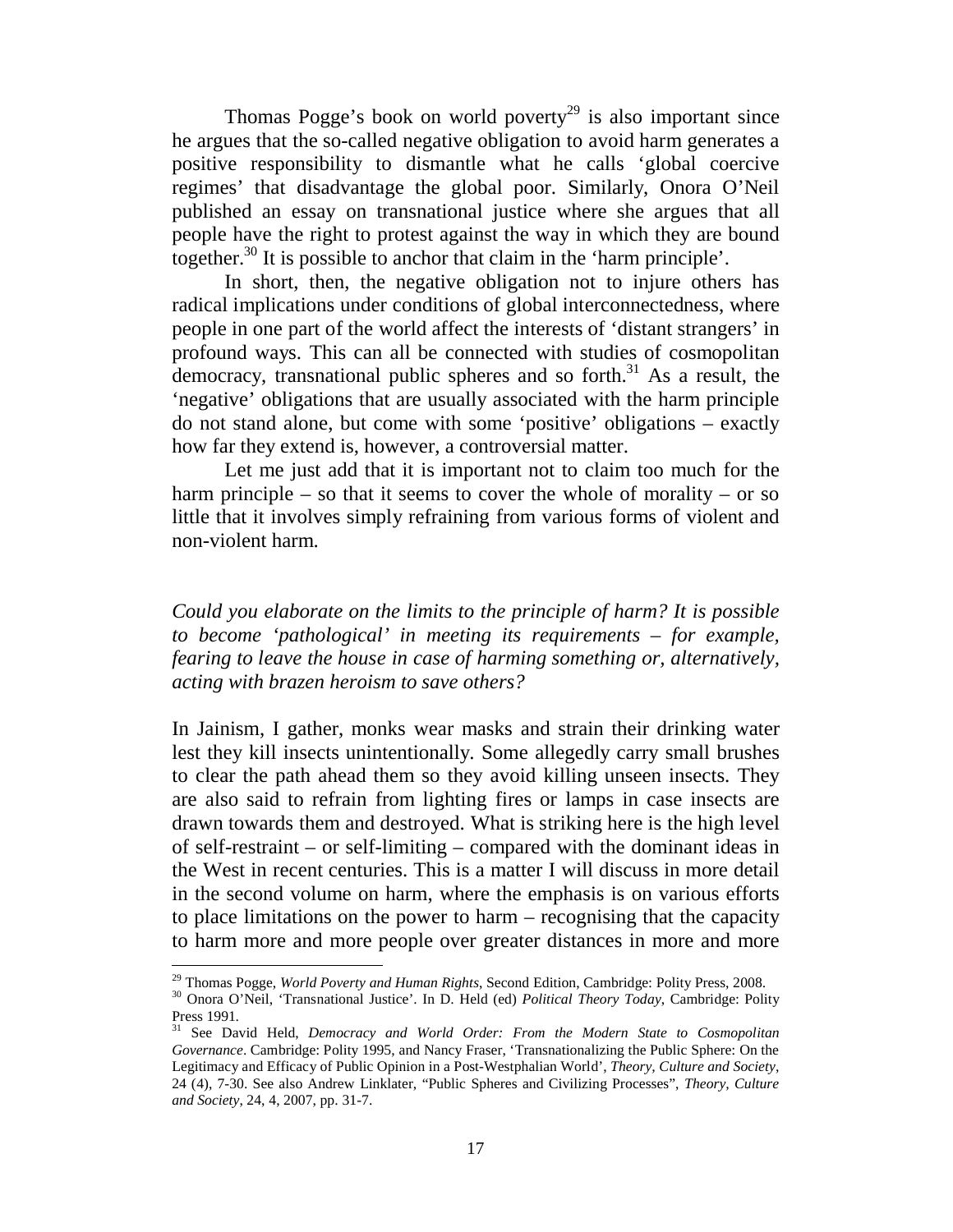destructive ways has run ahead of the capacity to curb that power. Sensitivity to harm in other cultures and in various world religions provides an interesting contrast to the dominant attitudes towards nature and towards the members of other societies in the West.

Realists will argue that states have been caught up in geopolitical relations that have made it is essential to work out how to 'out-injure' actual or potential adversaries. Jainism is a luxury that states cannot afford if they intend to remain in business. Liberals have long argued that it is important to balance the duty not to harm with the right to live freely, that is, without being burdened with responsibilities or with fears about the consequences of causing harm inadvertently. The question then is where the balance lies between right to liberty and duties to avoid harming others.

Liberals themselves have disagreed about the right balance – free market liberals and welfare liberals continue to debate the limits of state power and the extent of personal freedoms. The disputes extend to notions of corporate responsibility, and to how limited or extensive those should be. These disputes have become more complicated with the rise of the so-called 'global risk society' and the realisation that current generations, unless there is a change of course, may harm future generations or burden them unfairly, and thereby reduce their freedom of action.<sup>32</sup> Some defend the precautionary principle on the grounds that certain liberties should be withdrawn because of possible dangers and risks; others resent what they regard as an attempt to reduce liberties. They are concerned that the harm principle may lead to some of the pathological qualities that you mention in your question.

By itself, the harm principle cannot reconcile those political differences. But the notion of harm is useful for any discussion about the establishment of limits upon human action. This is particularly important given the revolutionary developments in the capacity to harm that have taken place over the last few decades. I refer here not only to revolutions in military technology, but also to the growth of unintended and often invisible harm to the environment. All those developments create pressures to think about the multiple sources of various forms of harm, and to reflect on limits to human action that have become essential for future well-being, and possibly for human survival.

*What seems to underlie your concern with the harm principle is an attempt to ascertain what each member of humankind may reasonably* 

<sup>32</sup> Ulrich Beck, *Risk Society*, London: Sage 1984.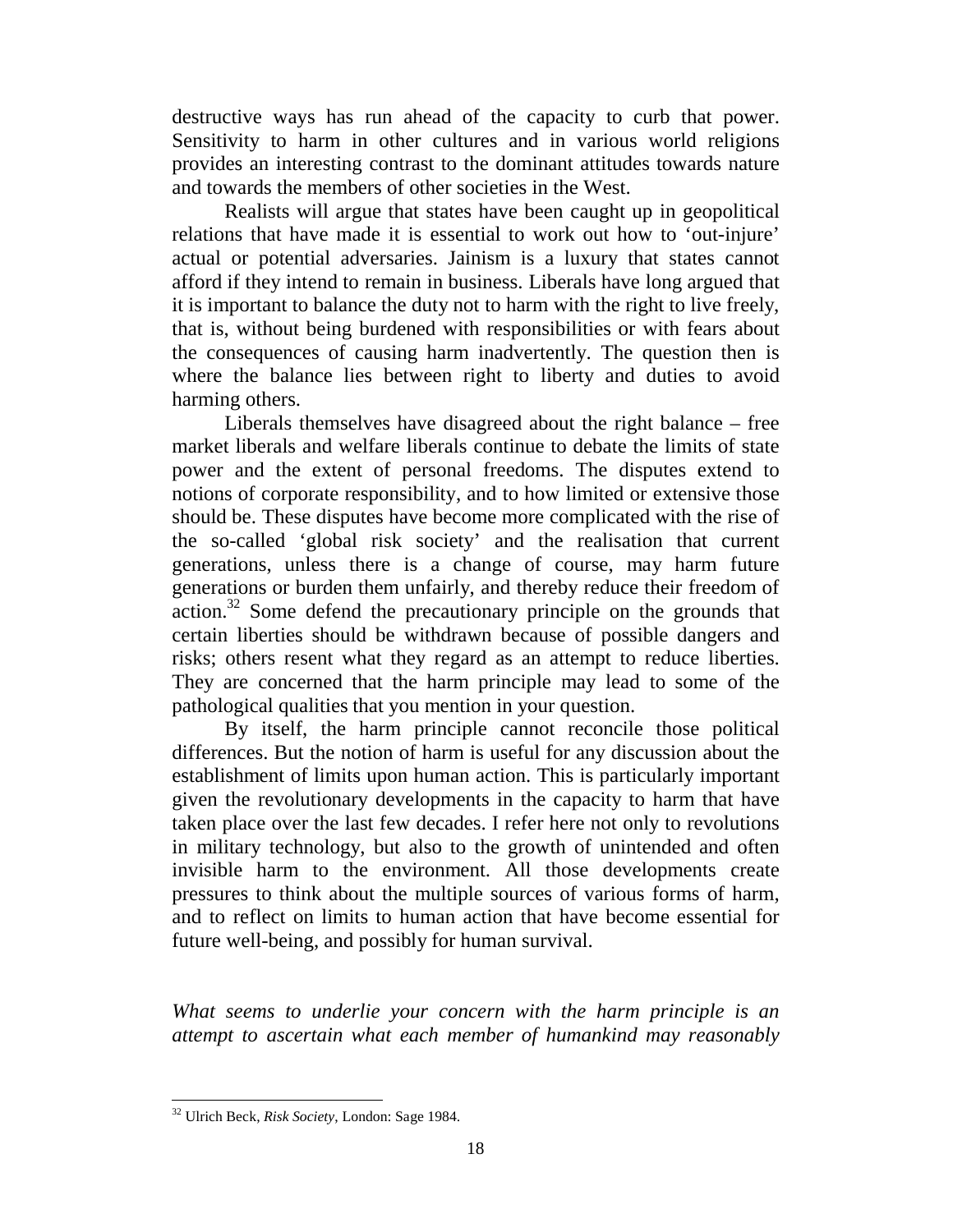## *claim from others. This was already present in your book* Man and Citizens.*<sup>33</sup>*

Cicero argued that the main obligation we have to all other humans is to refrain from harming them, adding that anyone who causes unnecessary harm is an enemy of the human race.<sup>34</sup> Interestingly, that idea runs through the natural law tradition, and is evident in the writings of Pufendorf, Vattel and Kant, and specifically on their reflections on the relationship between duties to the state and obligations to the rest of humanity. Of the three, Kant was alone in arguing that individuals and societies have an obligation to enter into a civil condition with anyone they might injure. $35$ 

Of course, complex issues arise about the reasonable claims that people can make in their relations with each other – or about the limits on action that they need to observe if they are to live together. There is a basic distinction between not harming others and acting heroically – in a way that involves putting one's life at risk. Philosophers will continue to debate how far the harm principle extends. All I want to argue is that the 'harm principle' is now central to global efforts to establish principles of co-existence. It is central to international legal conventions that prohibit 'serious bodily and mental harm.'36 It is at the heart of a global discourse – still at an early phase of development – about how to balance the rights and obligations that people have as members of particular sovereign states with the rights and obligations they have as members of the human race.

# *How does harm fit into the emancipatory project? Does your focus on the harm principle represent a retreat from emancipation to harm minimisation as the goal of a critical theory of IR?*

It is perhaps worth saying that those who have focused on harm have tended to offer a negative utopia – in other words, they have sometimes envisaged a future in which people are no longer subject to various forms of violent and non-violent harm. Here we appear to be a long way from the socialist utopia, which was defended in Marx's and in later Marxist

<sup>33</sup> Andrew Linklater, *Men and Citizens in the Theory of International Relations*, London: Macmillan, 1982, 8.

<sup>34</sup> Cicero*, On Duty* (De Officiis), (Eds. M.T. Griffin, E.M. Atkins), Cambridge: Cambridge University Press, 1991, Book I, 99.

<sup>35</sup> Immanuel Kant, *Perpetual Peace*. In M. G. Forsyth, M. Keens-Soper, and P. Savigear (eds) *The Theory of International Relations: Selected Texts from Gentili to Treitschke*, London: Allen and Unwin 1970, 206.

<sup>36</sup> See Andrew Linklater, "Citizenship, Humanity and Cosmopolitan Harm Conventions", *International Political Science Review*, special issue, 2001, 22, 3, pp. 261-77.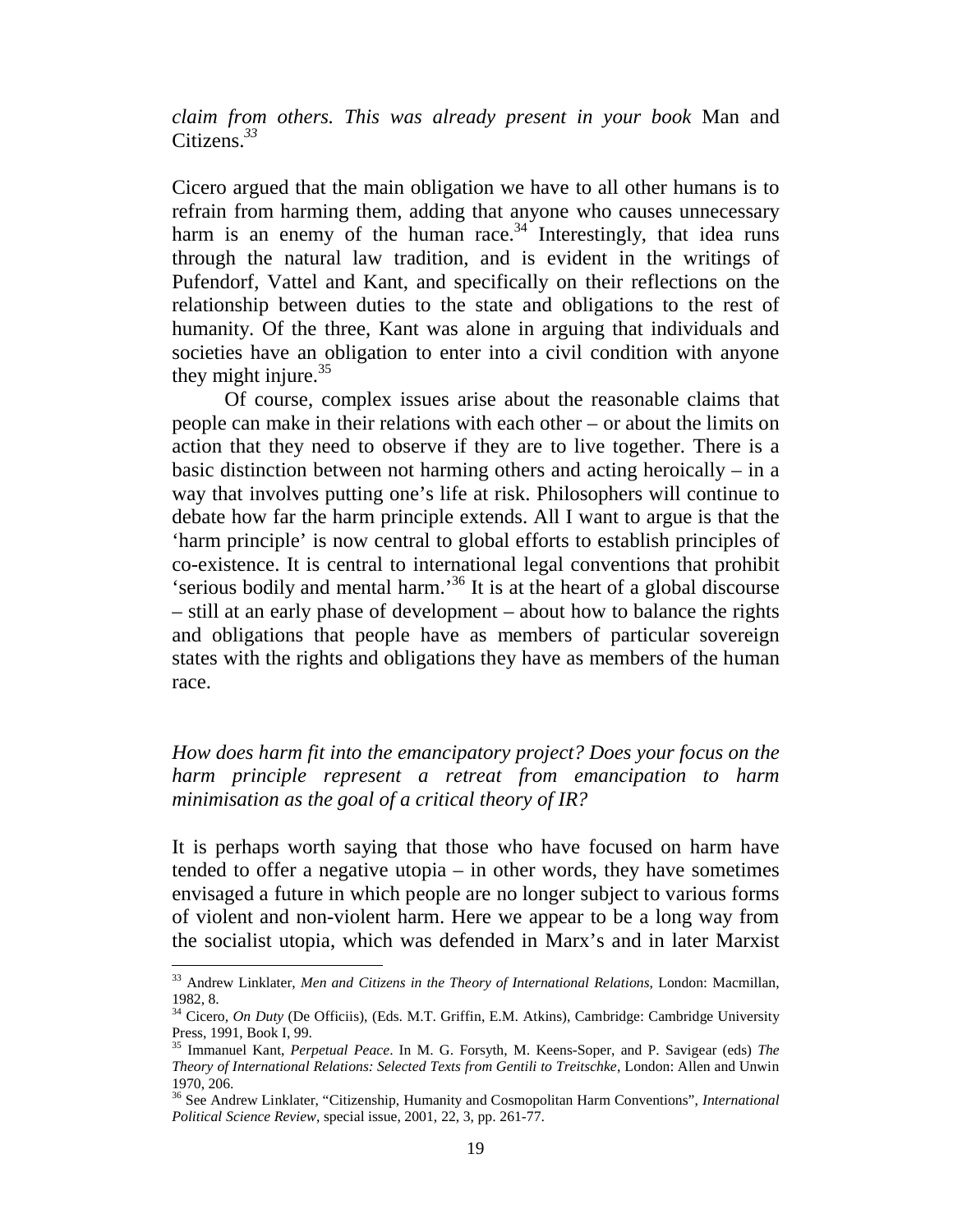writings. It is probably fair to say that those who have focused on reducing harm regard the loftier goals that Marx advocated as naively utopian.

There is probably something of the same negative outlook in Elias's writings, despite some parallels with Marx's belief that social science can enable people to take more control over processes that appear to stand over them. For Elias, the pacification of social and political relations appears to have been a core ideal, but that would represent the contraction of the Marxist emancipatory project.

It is important to stress, however, that Elias would have rejected that way of formulating the central issue. One of his laments about sociology was that analysis often lags behind diagnosis and prognosis. The 'reality-congruent knowledge' that could in time enable people to have more control over social process could only be produced through the rigorous 'detachment' from political positions. Some of the issues are set out in a lecture on Adorno, which emphasises the latter's failure to break with Marxist visions.<sup>37</sup> Elias did have a clear normative position, which is evident in his hopes for a world in which people who violate human rights are regarded as either 'criminal or insane.'38 Indeed, at one point he suggests that the purpose of social inquiry is to understand the forms of restraint that are perhaps more or less necessary for any society to function, and those that have no other purpose than protecting dominant interests.39

I do not see my research on harm as a retreat from the emancipatory project of critical theory. At its core is the question of how people can live without the burden of violent and non-violent harm including exploitation, humiliation and so forth. Elias's work, for example, has obvious parallels with Horkheimer's conception of critical theory. Whether Horkheimer and Adorno had any influence on Elias – and vice versa – is not entirely clear although the Institute of Social Research and the Department of Sociology shared the same building at the University of Frankfurt. In some recent writings, I have tried to suggest that critical theory and process sociology can be brought more closely together.<sup>40</sup> That is partly driven by an interest in certain parallels in their ethical orientation. It also reflects my belief that the efforts that Frankfurt School theorists have made to build on, or transcend, historical

<sup>37</sup> Norbert Elias, 'Address on Adorno: Respect and Critique', in N. Elias, *Essays III: On Sociology and* 

*the Humanities*, Dublin: University College Dublin Press, 2009.<br><sup>38</sup> Norbert Elias, *Involvement and Detachment*, Dublin: University College Dublin Press, 2007: 13.<br><sup>39</sup> See N. Elias 'An Interview in Amsterdam'. In J. Gou

*Reader*. Oxford: Basil Blackwell. 1998, 145.

<sup>40</sup> Andrew Linklater, "Towards a Sociology of Global Morals with an Emancipatory Intent", *Review of International Studies*, 21, 1, 2007, 135-50.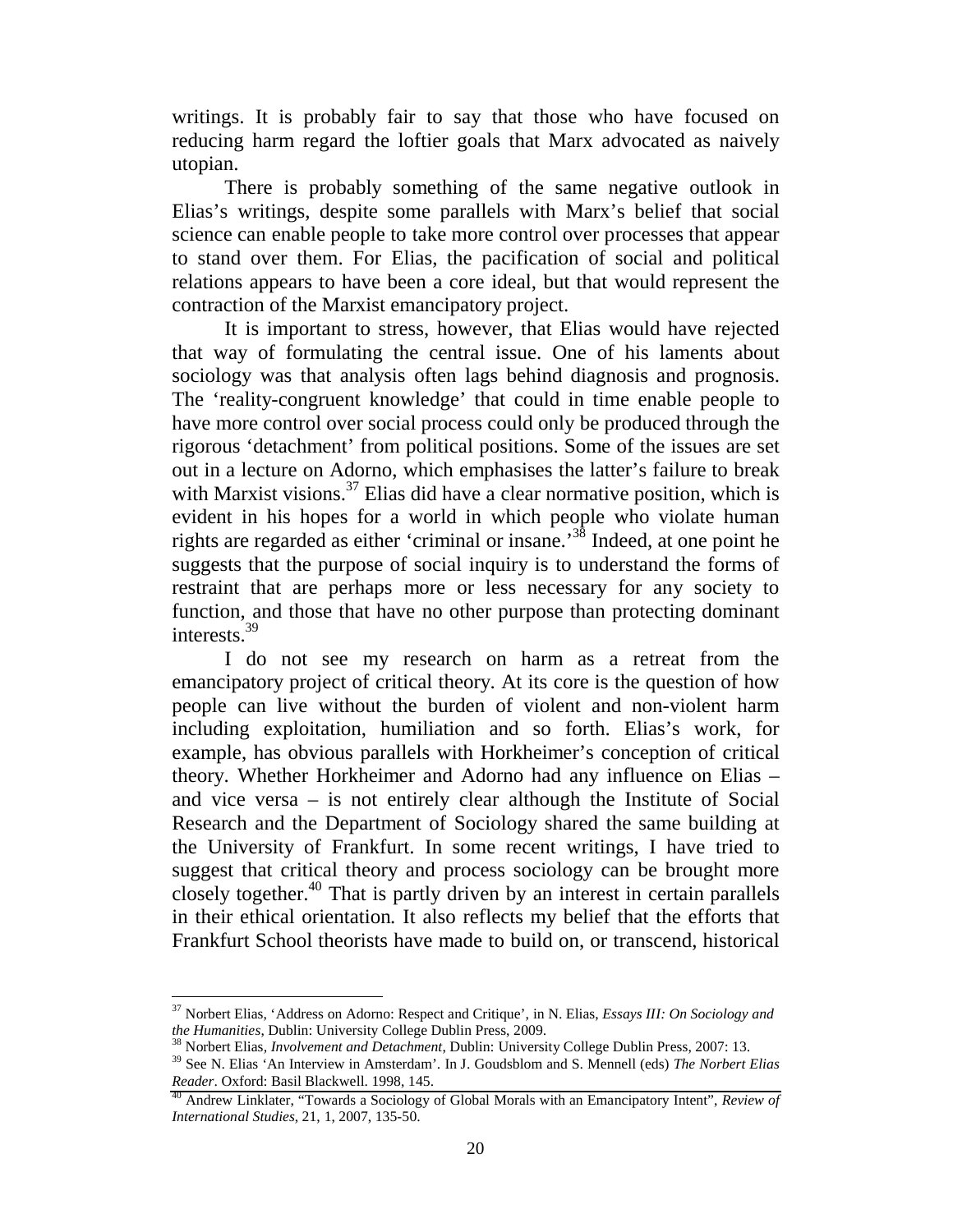materialism fall short of the explanation of long-term processes of change that can be found in process sociology.

### *What kind of notion of emancipation would you suggest?*

The question is whether or not there is a rolling back of the grander aspirations that one finds, for example, in Marx's writings. What is suggested here is a utopia of limited aspirations, one that is the direct product of what Charles Taylor calls the Enlightenment 'affirmation of ordinary life.<sup>41</sup> It is a vision of 'ordinary virtues' that has appealed to many thinkers – from Montaigne and Montesquieu, Horkheimer and Adorno, Shklar and Rorty, and Primo Levi to mention just a few. It rests on a humanistic ethic but, as noted earlier, one that supports not only negative but also positive obligations. The correct balance between them – as well as between personal or collective rights and duties – is still in the process of being worked out, as we can see from many of the forms of cooperation and conflict that dominate world politics.

### **Critical Theory in world politics: challenges and future**

*In an answer to a previous question, you talked about the expansion of the moral community as a matter of moving 'to a higher level.' This resonates with a passage in your book* Men and Citizens, *in which you talk about the possibility of placing 'different social formations upon a scale of ascending types in accordance with the extent to which each approximates the conditions of realised human freedom.'42 For many critics, this means subscribing to the modern narrative of progress and Western superiority…*

The idea of the scale of forms was designed to highlight two things: on the one hand, the different levels of emancipation from the constraints of particular, or particularistic, social groups; on the other, different positions in relation to a cosmopolitan ethic that stressed the moral equality of people. The idea of a scale of forms, which I borrowed from Collingwood,43 was a useful heuristic device at the time of writing *Men* 

<sup>41</sup> Linklater is here referring to the third part of Charles Taylor, *Sources of the Self: The Making of Modern Identity, Cambridge: Cambridge University Press, 1989.* 42 Andrew Linklater, *Men and Citizens in the Theory of International Relations*, London: Macmillan,

<sup>1982,</sup> xi, 160.

<sup>&</sup>lt;sup>43</sup> See especially "III. The Scale of Forms" in Collingwood, *An Essay on Philosophical Method* (1933), Oxford University Press: 2005, 54-60.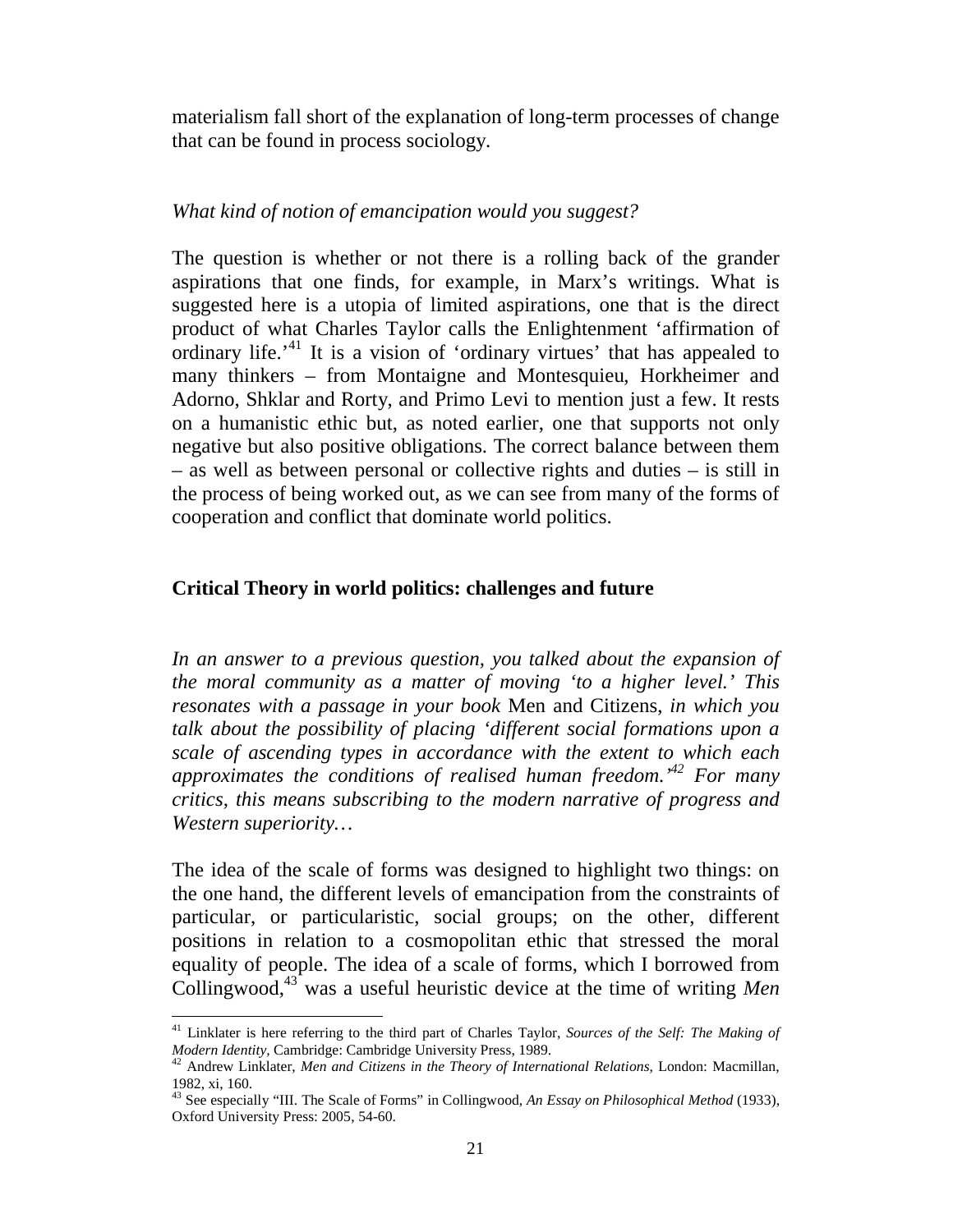*and Citizens*. I have not used it since, in part because it smacks of nineteenth century ideas about a natural hierarchy of peoples, or about natural distinctions between the 'civilized' and the less 'advanced.'

Nevertheless, I would still argue that it is possible – to use an unfashionable claim  $-$  to analyse forms of collective learning. The reference here is to Elias's comment that modern humans are still at the beginning of what may be a long collective learning process in which people within their respective groups and in their relations with others find ways of living together more harmoniously.<sup>44</sup> It is certainly possible, as Kant, argued, to ask what different societies contributed to ideas of world citizenship. The implication here is that different peoples might indeed be located on a scale of forms, some having contributed more than others to political ideas and institutions that can promote a more cosmopolitan world order.

Problems set in if it is assumed that some contributed more than others because of some natural qualities and endowments. Elias maintains that the idea of collective social learning is worth defending, but it should not be accompanied by the assumption that earlier peoples faced a choice between 'their values or ours,' and made the wrong choice through some defect in their reasoning or some deficiency. Any discussion of collective learning has to be conscious of that point.

The idea of a scale of forms was not constructed with that thought in mind. It had the heuristic purpose of emphasising important changes in the relationship between conceptions of the state, citizenship and humanity that marked movement towards more cosmopolitan forms of reasoning.

# *How does this notion of collective learning relate to your earlier points on harm?*

In this context, the idea of collective learning refers to advances in understanding how humans can co-exist without the forms of violent and non-violent harm that have dominated much of their history thus far. It refers to identifying the most accessible forms of solidarity between strangers who belong to different ways of life and have competing conceptions of how they should live. Amidst the differences there are certain shared vulnerabilities and common aversions to pain and suffering that can provide the basis for advances in learning how to live together more amicably.

<sup>44</sup> Norbert Elias, *The Society of Individuals*, London: Continuum 2001.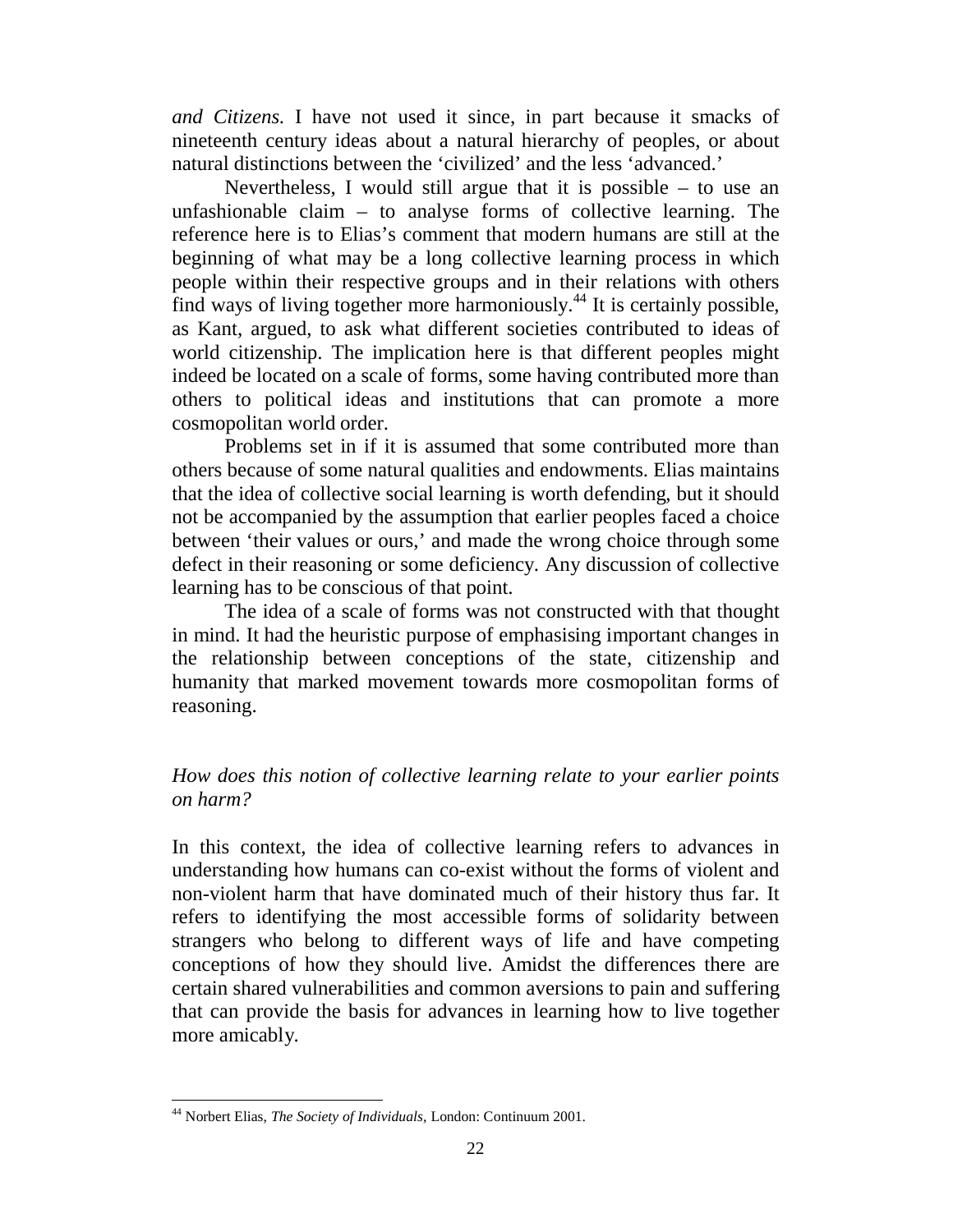*Your cautious approach suggests that, when thinking about the expansion of moral commitments or civilising processes, we need to temper optimism with an awareness of the dangers of modernity…*

There is indeed a 'dark side of modernity' – visible, for example, in extraordinary state powers as expressed in total warfare, genocide and so forth. It is only in more recent times that I have discovered the language that seems to capture those different dynamics rather well. I am thinking of the Elias's argument, when he emphasizes in *The Germans* and elsewhere that civilising processes and de-civilising processes always develop in tandem.<sup>45</sup> The question is which has the upper hand at any particular moment.

This strikes me as a particularly effective way of trying to capture those tensions within modern societies – that there are latent potentialities for more cosmopolitan communities in the way in which modern societies are constructed but, at the same time, they come up against various forms of power, domination and resistance. As Elias puts it, the pressures to become sensitive to the needs and interests of people over greater distances have increased, but most people remain firmly wedded to a particular state, and to the belief that the interests of co-nationals or fellow-citizens come first. So there is still a major imbalance in the way we think about obligations to our own societies and to other peoples.

It is also crucial to add that those emancipatory ideals can sometimes serve – as the post-structuralist critique of 'enlightenment thinking' has shown – the 'dark side.' Various social movements – Marxist most obviously – harnessed the language of liberty and fraternity to commit terrible acts against other human beings. This is also part of the internal tensions within modern societies. All those points could be described as raising questions about the 'material' context in which, for example, the tensions between citizenship and humanity arise and are played out. That is to say, they are designed to focus on how those tensions arose in conjunction with particular patterns of state-formation, economic development, demands to become better attuned to other people over greater distances and so forth.

*How would you respond to the postmodern injunction to be sensitive to diversity, difference and plurality?*

<sup>45</sup> See the discussion in J. Fletcher *Violence and Civilisation: An Introduction to the Work of Norbert Elias*. Cambridge: Polity Press, 1997.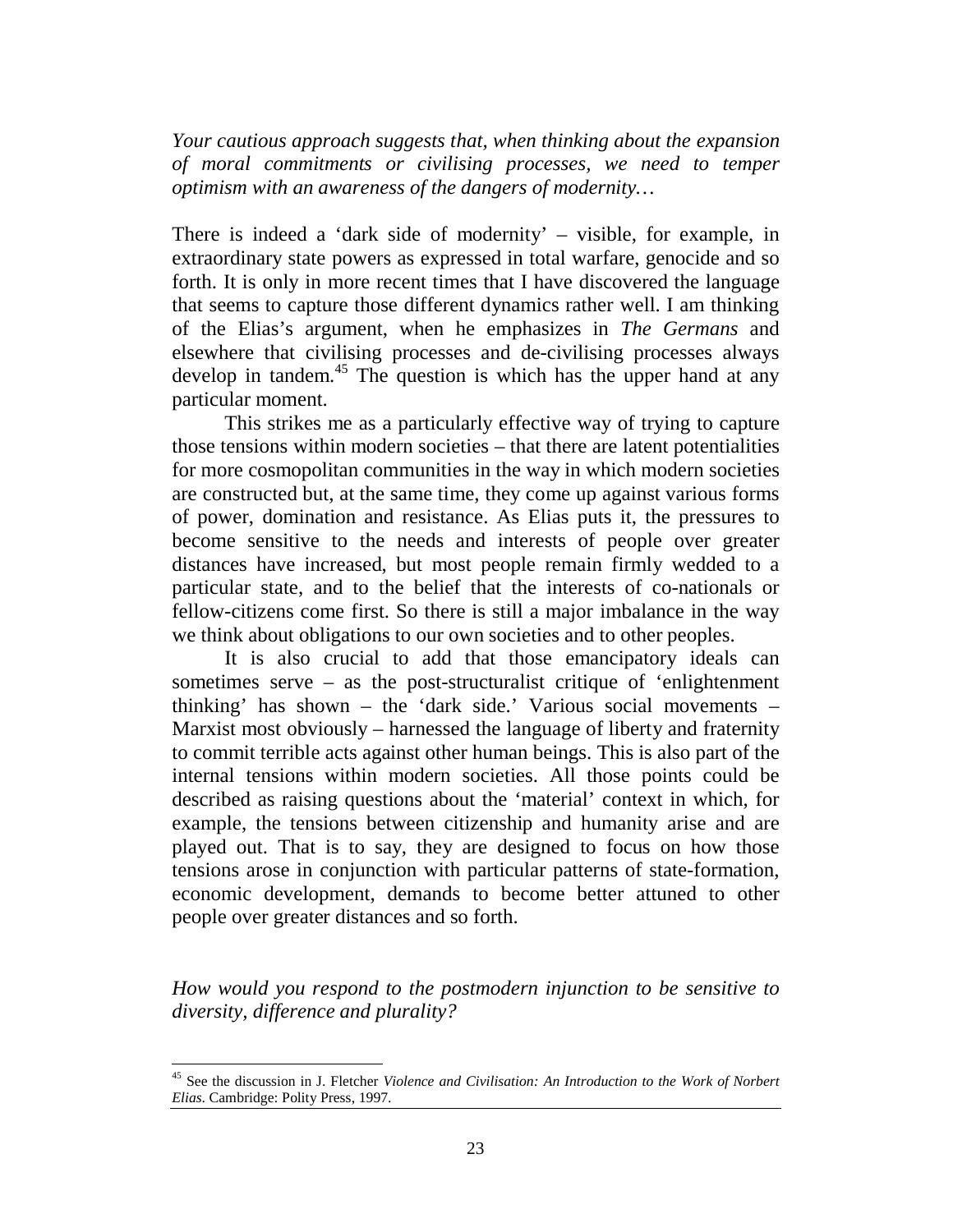The standard view is that Critical Theory (capital 'C' and 'T') is embedded in the Enlightenment project of creating universal arrangements, whereas postmodernism/poststructuralism, which is sensitive to threats to difference, takes issue with Enlightenment Reason. Foucault famously claimed that there is no need to be either for or against the Enlightenment, which was in any case a complex mixture of ideas rather than one movement or way of thinking.<sup>46</sup>

More fundamentally with respect to your question, postmodernism itself defends a universal claim which is a claim *for* difference, or for a sensitivity to forms of social organisation, modes of discourse and so forth that marginalize and exclude other groups. Indeed, arguments about sensitivity to difference raise a universal claim. In Foucault's essay on Enlightenment, his comments on the Vietnamese boat people,  $47$  or Derrida's work on Marx and his comments on the European Union, <sup>48</sup> there are unmistakeable universalist claims that resonate with Frankfurt School critical theory.

### *How artificial is the distinction then?*

-

Giddens made the point that postmodernism is a 'radicalisation of modernity,' which might be taken to involve a greater questioning of the forms of exclusion that are central to modern ways of life.<sup>49</sup> It is possible to take this further by bringing into the discussion Elias's distinction between 'the established' and 'the outsiders,' as well as his remarks about the changing balance of power between members of those strata in recent years – between men and women, adults and children, the former imperial powers and the former colonies, and so forth. $50$ 

In this context, the postmodern defence of difference can be seen as an expression of a long-term trend towards redefining the relationship between established and outsider groups. To that extent, postmodernism continues the so-called Enlightenment project or the project of emancipation – although many of its adherents would probably recoil at

<sup>46</sup> See Michel Foucault, "What is Enlightenment?", in *The Foucault Reader*, London: Penguin 1984,  $32-50.$ 

<sup>47</sup> Michel Foucault, "Face aux governments, les droits de l'Homme", a document written and read by Foucault at a press conference in June, 1981, on the plight of the Vietnamese boat people, first printed in *Libération*, June 30-July 1, 1984.<br><sup>48</sup> Jurgen Habermas and Jacques Derrida, "February 15, or What Binds Europe Together: A Plea for a

Common Foreign Policy, Beginning in the Core of Europe", *Constellations*, 10(3), 2003, 291-297.<br><sup>49</sup> For Anthony Giddens's discussions of modernity, see Anthony Giddens, *The Consequences of* 

*Modernity*, Stanford: Stanford University Press, 1990 and Anthony Giddens, *Modernity and Self-Identity: Self and Society in the Late Modern Age*, Stanford: Stanford University Press, 1991.<br><sup>50</sup> See N. Elias and J. Scotson, *The Established and the Outsiders*, Dublin: University College Dublin

Press 2008. N. Elias, *The Germans*, 25.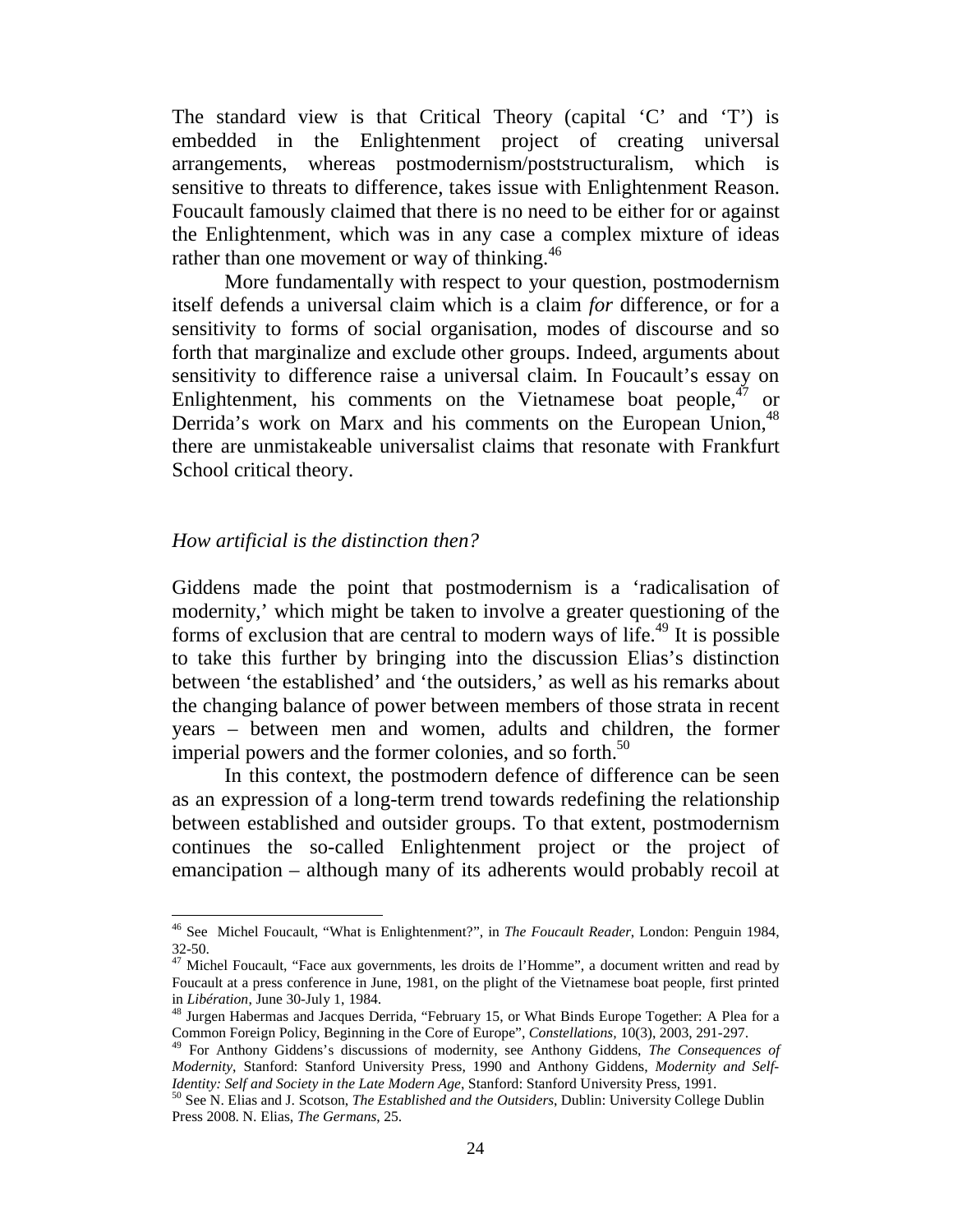this description. At that level, then, Critical Theory and postmodernism are not at odds, despite some efforts to drive a wedge between the two.

*This idea that Critical Theory is not at odds with the postmodern concern with difference was, in fact, already present in your postscript to* Men and Citizens*, in which you argued that Foucault's work can be "harnessed to the task of developing a critical theory of international relations"…<sup>51</sup>*

It seemed to me that was striking about Foucault's thought – and largely missing from Frankfurt School writings that I knew about – was the analysis of how the development of the modern subject was dependent on notions of irrationality, madness and criminality  $-$  in short, on negative representations of others. As far as I know, Foucault had little to say about International Relations, but as Said and others have argued, the approach can be applied to distinctions between the 'civilized' and the 'uncivilized' world. $52$  Foucault did speak out against distinctions of that kind and at least in one interview, when discussing the Vietnamese boat people, he defended the notion of being a citizen of the world who is opposed to efforts to place sovereignty above the interests of particular people.

There was at the same time an emphasis on the dangers of ethical universalism or cosmopolitanism – a stress on how such standpoints can become the basis for violence against those who are different, and who are seen as being parochial. As a result of reading Foucault and various poststructuralist writings, my work of community and citizenship in the 1990s was, I would like to think, more sensitive to the question of difference. That does not mean giving up the commitment to ethical universalism or cosmopolitanism. My approach to the universalization of citizenship rights argues that these can develop alongside the devolution of power to local communities and alongside the greater public recognition of cultural differences. Those can be seen as different sides of the same coin.

The question, then, is how to reformulate the defence of universalism so that respect for the different is a central ethical ideal. That was one of the central aims of *The Transformation of Political Community*.

*Which, in your view, are the future tasks of Critical Theory?*

<sup>&</sup>lt;sup>51</sup> Andrew Linklater, "Postscript, On Habermas and Foucault", in *Men and Citizens in the Theory of International Relations*, Second Edition, London: Macmillan, 1990, 209.

<sup>&</sup>lt;sup>52</sup> Edward Said, *Orientalism*, New York: Vintage, 1979.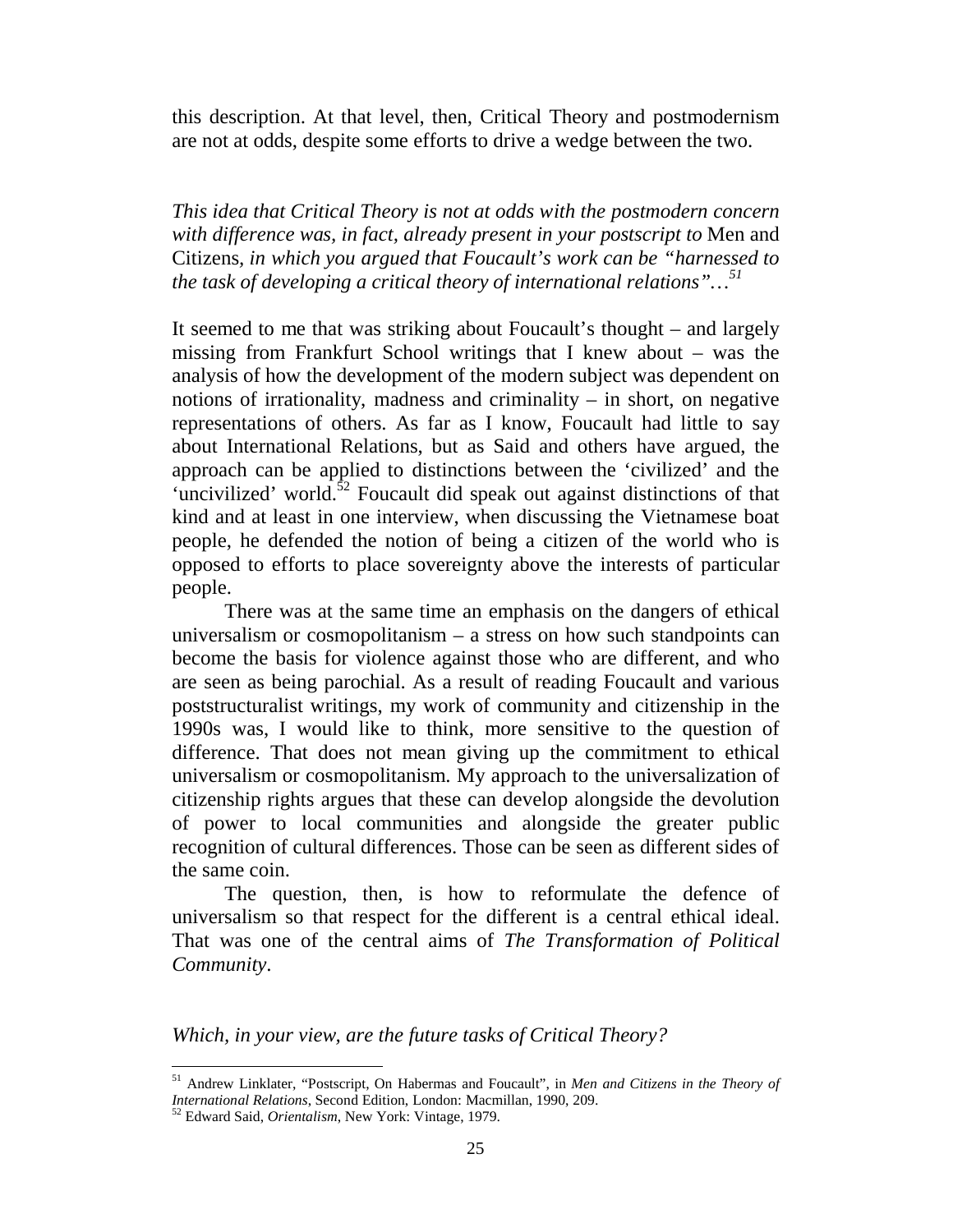Going back to Kant and Marx, I believe there are three parts to it. Firstly, the normative dimension, which is concerned with ethical ideas and their philosophical justification. Secondly, the sociological dimension, which analyses how people are simultaneously bound together in specific communities and divided from other peoples, how more and more people have become more and more interconnected over time, and how the tensions between loyalties to particular communities and pressures to develop 'post-national' practices and loyalties are played out. The sociological dimension is where I think there is still an enormous amount to be done; however, the issues are slowly moving to the centre of the discipline. Finally, there is the praxeological dimension, which enquires into the moral and cultural resources that can be harnessed to the project of enabling people to live together amicably, with the minimum of violent and non-violent harm and with an increased capacity to cooperate in dealing with global problems that are in danger of spiralling out of control.

This is what I call the tripartite structure of Critical Theory. It comes down to us from Kant and Marx and, in my view, has not been surpassed.

# *A final question: what political role can the critical theorist have in the world today?*

For some, the central question is whether academics should be overtly aligned with particular political objectives and ideal states of affairs. The dominant strand of thinking in IR has long been suspicious of value claims and committed to striving for objectivity, even though complete value-neutrality is impossible.

The so-called 'post-positivist' movement, however, argued that all forms of knowledge have political implications: they support or contest, however unintentionally, particular distributions of power and wealth, particular images of how societies should be organised, and how they can best conduct their external affairs. Cox's argument that 'theory is always for someone and some purpose' is the most influential statement of the relationship between theory and practice. $53$ 

Of course, others claimed that theory is too remote from questions of policy – which led Booth and Smith to argue that critical forms of scholarship are addressed in part to the more progressive elements of

<sup>&</sup>lt;sup>53</sup> R. W. Cox, 'Social forces, states and world orders: beyond international relations theory', *Millennium*, 10(2), 1981, 128.